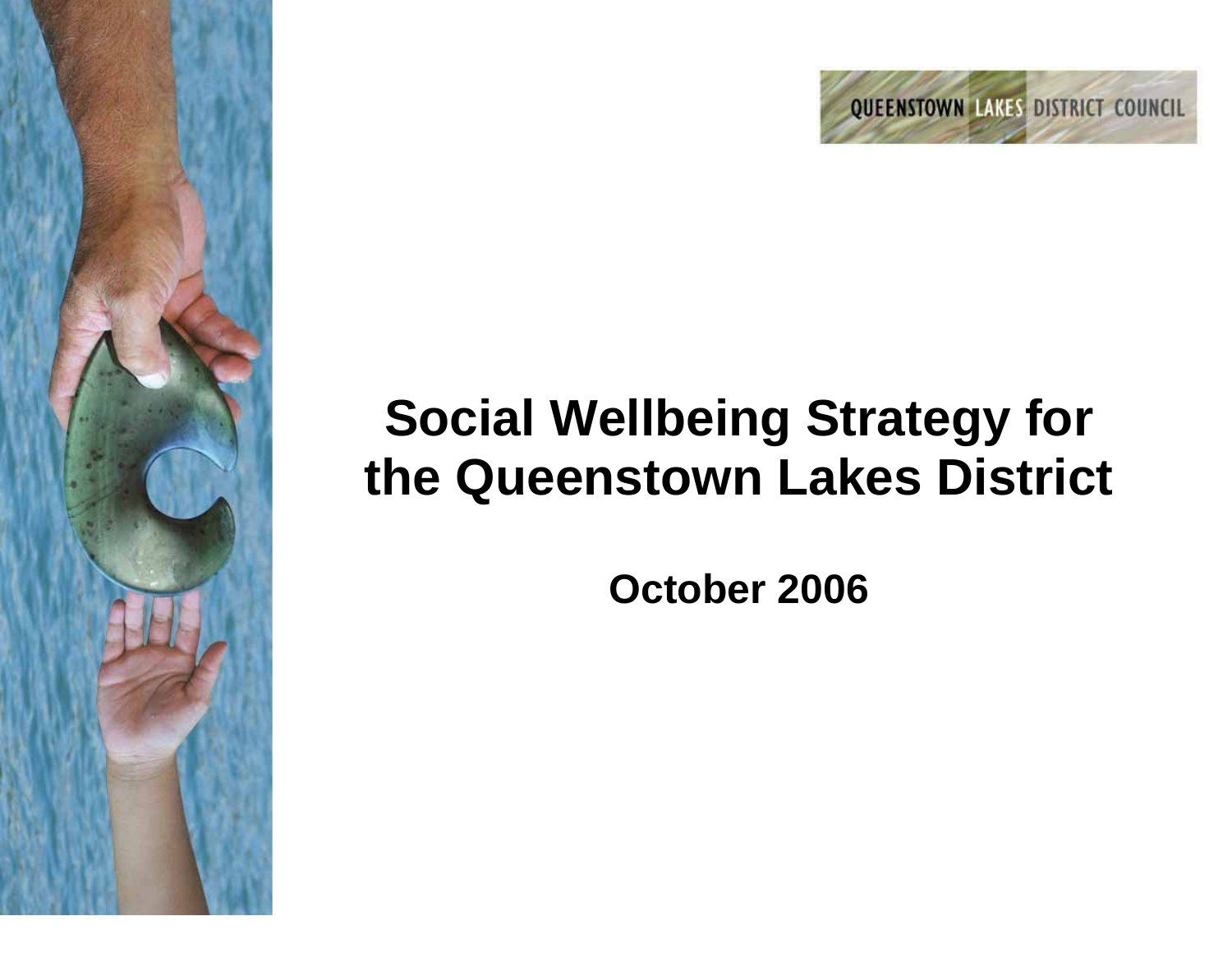

# **1. INTRODUCTION**

- 1.1 What is Social Wellbeing
- 1.2 Purpose of the Strategy
- 1.3 Where does this Strategy fit in Council's overall Policy Framework and other documents?
- 1.4 Roles and Responsibilities
- 1.5 Strategy Format

# **2. SOCIAL WELLBEING ISSUES, OBJECTIVES AND ACTIONS**

#### **APPENDICIES**

- Appendix 1 flow chart on local service mapping/social wellbeing policy
- Appendix 2 Roles and responsibilities
- Appendix 3 Executive Summary from the draft Community Report by MSD

# **ACKNOWLEDGEMENTS**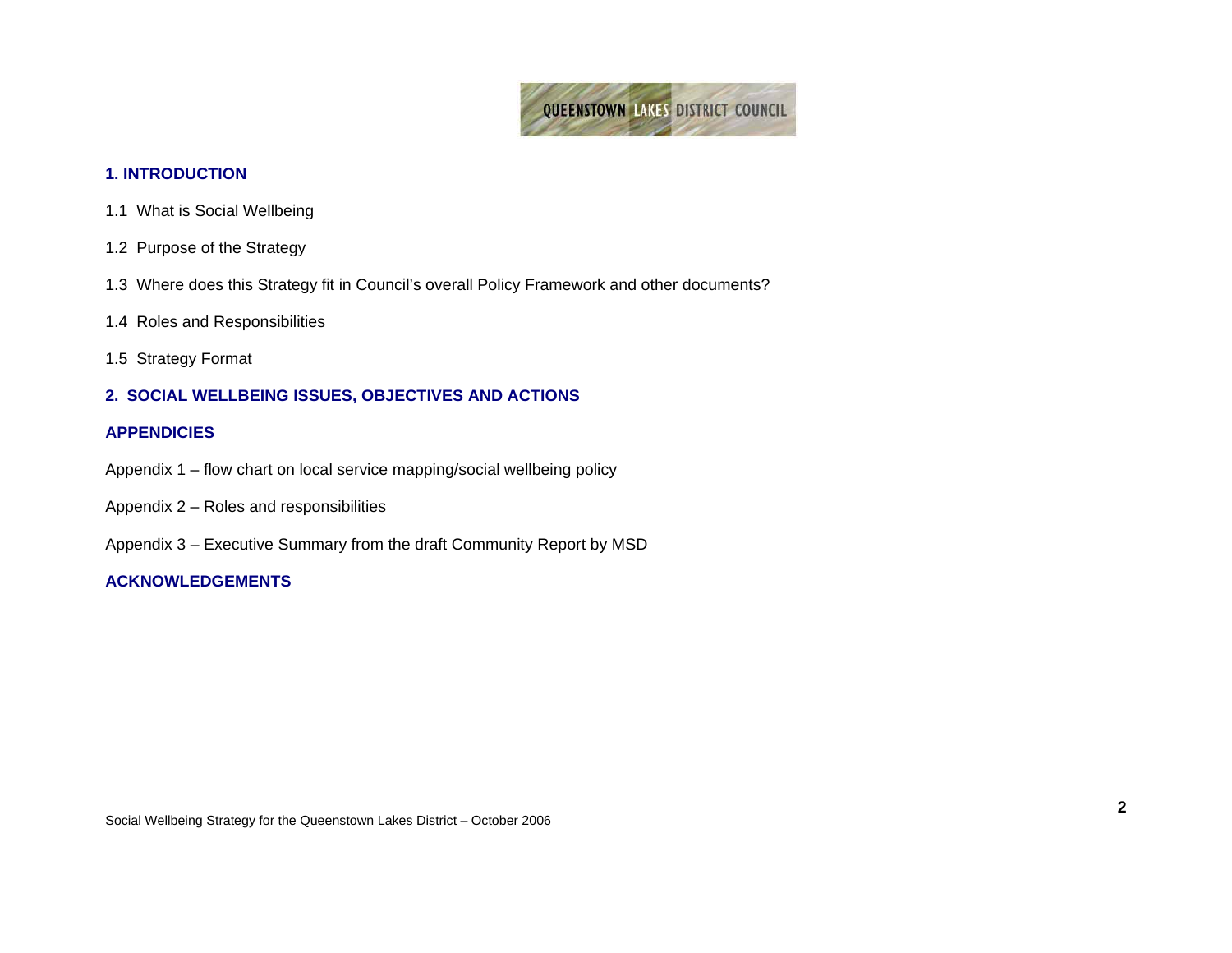

# **1. INTRODUCTION**

#### **1.1 What is Social Wellbeing?**

Social Wellbeing refers to those aspects of life that we care about as a society and which contribute to our individual happiness, quality of life, and welfare.

Social Wellbeing is relevant to all of the community outcomes that have been identified in the Queenstown Lakes District Council's Council Community Plan (CCP), but is particularly applicable to the outcome of achieving a safe and healthy community that is strong, diverse and inclusive for people of all age groups and incomes.

#### **1.2 Purpose of the Strategy**

This Strategy provides an action plan to guide the district towards improving the social wellbeing of the community. The strategy identifies a wide range of organisations that have roles and responsibilities related to social wellbeing, including the Queenstown Lakes District Council (QLDC).

Two Social Wellbeing Working Parties were established to guide the development of this strategy; one for Queenstown and one for Wanaka. This was in recognition that the two places (and their surrounding townships) are different and have varying social issues and needs.

The Working Parties included members from a variety of backgrounds and areas of expertise and were guided by agreed terms of reference covering the development of this report as well as the preparation of the Queenstown Lakes Community Report which was released by Family and Community Services (FACS), a unit of the Ministry for Social Development (MSD) in July 2006.

The Community Report prepared by FACS makes the statement that the Queenstown Lakes District is undergoing significant growth, which is placing some pressure on the existing social infrastructure.

It identifies a number of areas of focus for the Queenstown Lakes District including housing, sustainable growth, childcare and mental health, some of which have also been identified through this strategy. It is noted that these issues will also be given further attention in the Action Planning and Implementation phases of the MSD Local Service Mapping (LSM) program.

A detailed overview of the findings of the Community Report is provided at Appendix 3 of this document.

#### **1.3 Where does this Strategy fit in Council's overall Policy Framework?**

This strategy sits alongside other policy and strategy documents that have been prepared by the Council, a number of which also aim to address social issues affecting the local community. This includes the series of community plans which were prepared by the QLDC between 2001 and 2003.

The key difference between this strategy and the community plans is that this strategy aims to identify the key social issues affecting the entire district and outlines the actions that will be undertaken to address these issues in one succinct document.

Overall the strategy, in conjunction with other strategy and policy documents, will provide a framework for the achievement of the Community Outcomes identified in the CCP.

#### **1.4 Roles and Responsibilities**

The Council's role in implementing the strategy will be informed by the Local Government Act 2002 (LGA). Section 10 of the LGA makes the following statement: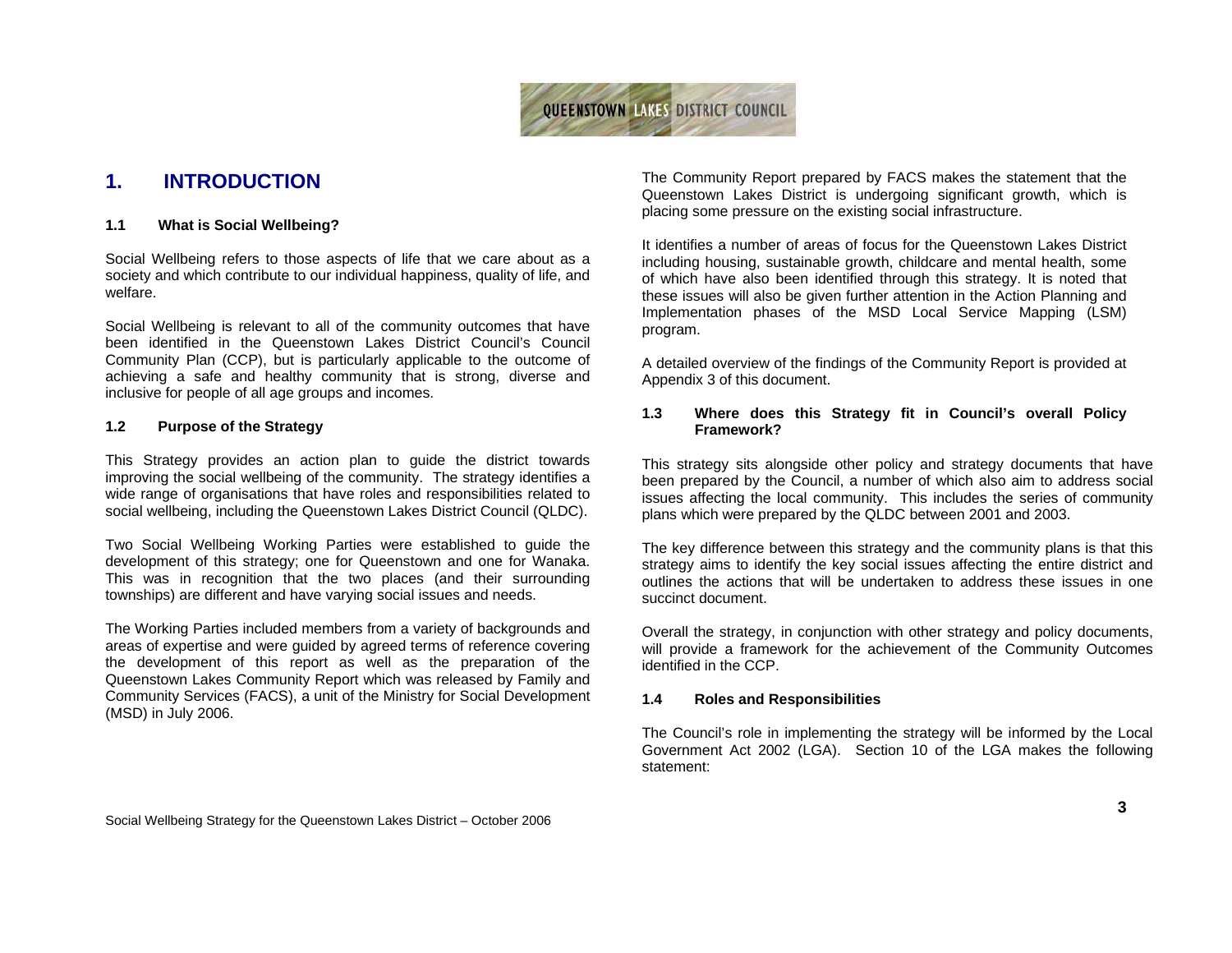

.

*"The purpose of local government is –* 

- *(a) to enable democratic local decision-making and action by, and on behalf of, communities; and*
- *(b) to promote the social, economic, environmental, and cultural wellbeing of communities, in the present and for the future."*

The wording here is important. The Council's role is to 'promote', not 'do'. The Act also provides social, economic, cultural and environmental issues with equal status, implying that there is room for prioritisation of these factors according to the needs of the district. Most importantly it is noted that the role of the Council does not impact on the primary requirement for central government or other agencies to fulfil their own responsibilities in each of these areas.

The role of the Council is not therefore to take over social services and functions from central government agencies or community groups but to promote, support and facilitate the work of these agencies while fulfilling its own responsibilities.

This differs substantially from the role of central government which has responsibility for social welfare. Appendix 2 includes a list of all central government agencies involved in social welfare activities. There is a need for Central Government agencies to determine their own programmes for further action and continue to take the lead responsibility on social welfare issues.

There are also a range of non profit organisations that are active participants in promoting and delivering services relating to social wellbeing in the district and who will be responsible for delivering some of the actions identified in this strategy. These agencies are listed in Appendix 2 of this document.

The implementation of the strategy will be reviewed and monitored on an annual basis as part of the annual Community Outcomes and District Plan Monitoring

It is important to point out that although there are some gaps and weaknesses relating to social wellbeing in the district, there is also a wide range of services that are available. These services cater for a rapidly growing community and in many cases need to expand to meet the needs of this growth.

#### **1.5 Strategy Format**

This strategy outlines key issues that have been identified as hindering social wellbeing in the district and identifies objectives and actions for each issue that the QLDC, community organisations, non-profit and central government agencies can undertake in the next 3 to 5 years to improve social wellbeing in the community.

The strategy also identifies the type of organisations that are responsible for delivering the actions and whether the actions will be undertaken in the short term (within approximately 1 year) medium term (within the next 1-3 years) and long term (within 5 years).

It is noted that a number of the actions identified could be allocated to more than one issue or objective however for simplicity they have been allocated to the issue or objective that they most relate to.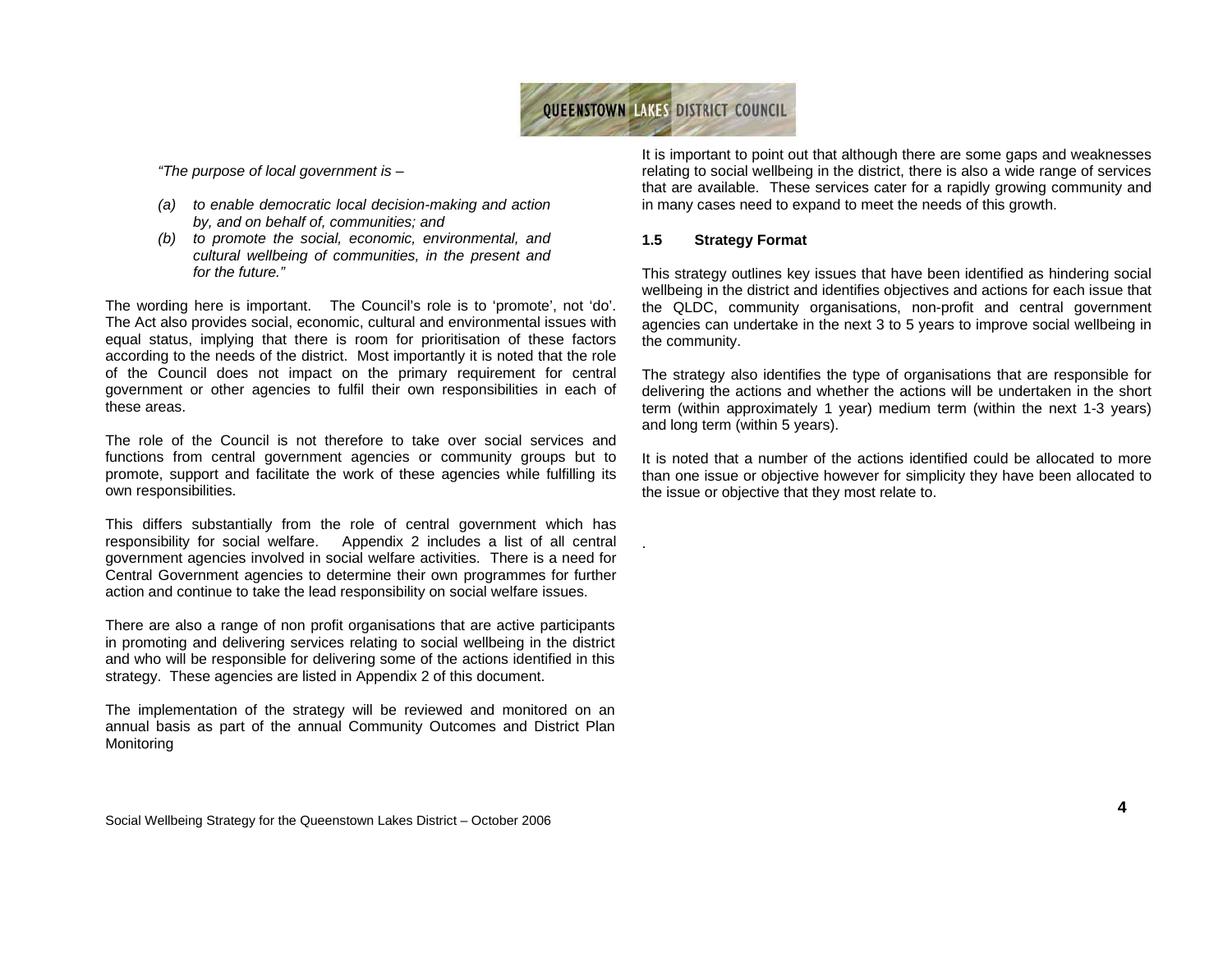

# **2. SOCIAL WELLBEING ISSUES, OBJECTIVES AND ACTIONS**

# **ISSUE 1: A CHALLENGING EMPLOYMENT ENVIRONMENT**

There is a relatively narrow range of industry types in the Queenstown Lakes District in comparison to the national average and this has created a challenging employment environment.

In 2005 the major industries in the district were hospitality (accommodation, cafes and restaurants) (30 percent of total employment); retail trade (15 percent); property and business services (12 percent) and construction (9 percent).

Some of these industries (particularly hospitality and retail trade) can offer erratic work hours and low rates of pay and, as a result, there is little incentive for people to work in the industries on a long term basis.

In addition to this the role of the district as a tourism destination attracts a large number of people for working holidays or seasonal employment. The short term nature of this work means that it provides limited opportunities for employees to stay in the district on a long term basis and there are no groups or organisations which actively encourage short term works to consider obtaining long term employment and settling in the district for an extended period.

As a result of both of these factors there is a high level of transience in the workforce which causes difficulties for both employers and employees. It also means that there is less social integration or contribution between this part of the workforce and the wider resident community.

# **ISSUE 1: OBJECTIVES AND ACTIONS**

| employees.                                                                                                                                                                                                     | Objective 1.1: To create an environment that places a high value on all                                                                                                        |                         |                  |  |  |
|----------------------------------------------------------------------------------------------------------------------------------------------------------------------------------------------------------------|--------------------------------------------------------------------------------------------------------------------------------------------------------------------------------|-------------------------|------------------|--|--|
|                                                                                                                                                                                                                | <b>Actions</b>                                                                                                                                                                 | Lead                    | <b>Timeframe</b> |  |  |
|                                                                                                                                                                                                                |                                                                                                                                                                                | <b>Agency</b>           |                  |  |  |
|                                                                                                                                                                                                                | Create an organisation which promotes the short,<br>medium and long term employment opportunities                                                                              | QLDC, Job               | Medium           |  |  |
|                                                                                                                                                                                                                | within the Lakes District. This organisation will be                                                                                                                           | Agencies,<br>Business & |                  |  |  |
|                                                                                                                                                                                                                | charged with:                                                                                                                                                                  | Commerce                |                  |  |  |
|                                                                                                                                                                                                                |                                                                                                                                                                                | Groups                  |                  |  |  |
| a.                                                                                                                                                                                                             | Establishing a community based course for<br>new employees in the area (similar to the<br>Whistler Spirit Programme developed by the<br>Whistler Chamber of Commerce, Canada). |                         |                  |  |  |
| b.                                                                                                                                                                                                             | Providing prospective employees (via a web<br>site) with essential information about the<br>working and living environment in<br>Queenstown.                                   |                         |                  |  |  |
| c.                                                                                                                                                                                                             | Providing a centralised system which<br>employers can access as a first step in the<br>recruiting process (in association with<br>existing labour market providers).           |                         |                  |  |  |
| d.                                                                                                                                                                                                             | Supporting and promoting the existing<br>employment and apprenticeship schemes<br>available to employers and employees.                                                        |                         |                  |  |  |
|                                                                                                                                                                                                                | The aims of the organisation will be :                                                                                                                                         |                         |                  |  |  |
|                                                                                                                                                                                                                | To meet the challenge of the falling service<br>standards by lifting the quality of the district's<br>workforce.                                                               |                         |                  |  |  |
|                                                                                                                                                                                                                | To ensure that employees in the district have<br>access to the same range of central                                                                                           |                         |                  |  |  |
|                                                                                                                                                                                                                | government support and training<br>opportunities available in the reset of New                                                                                                 |                         |                  |  |  |
|                                                                                                                                                                                                                | Zealand.                                                                                                                                                                       |                         |                  |  |  |
|                                                                                                                                                                                                                | Objective 1.2: To facilitate sustainable business growth and provide a                                                                                                         |                         |                  |  |  |
|                                                                                                                                                                                                                | diverse economic base.                                                                                                                                                         |                         |                  |  |  |
|                                                                                                                                                                                                                | Prepare an economic development policy as a priority                                                                                                                           | QLDC                    | Short            |  |  |
| Encourage the district's marketing organisations to<br>QLDC<br>Ongoing<br>continue to focus on promoting growth in those parts<br>of the year which have the capacity to absorb<br>additional visitor numbers. |                                                                                                                                                                                |                         |                  |  |  |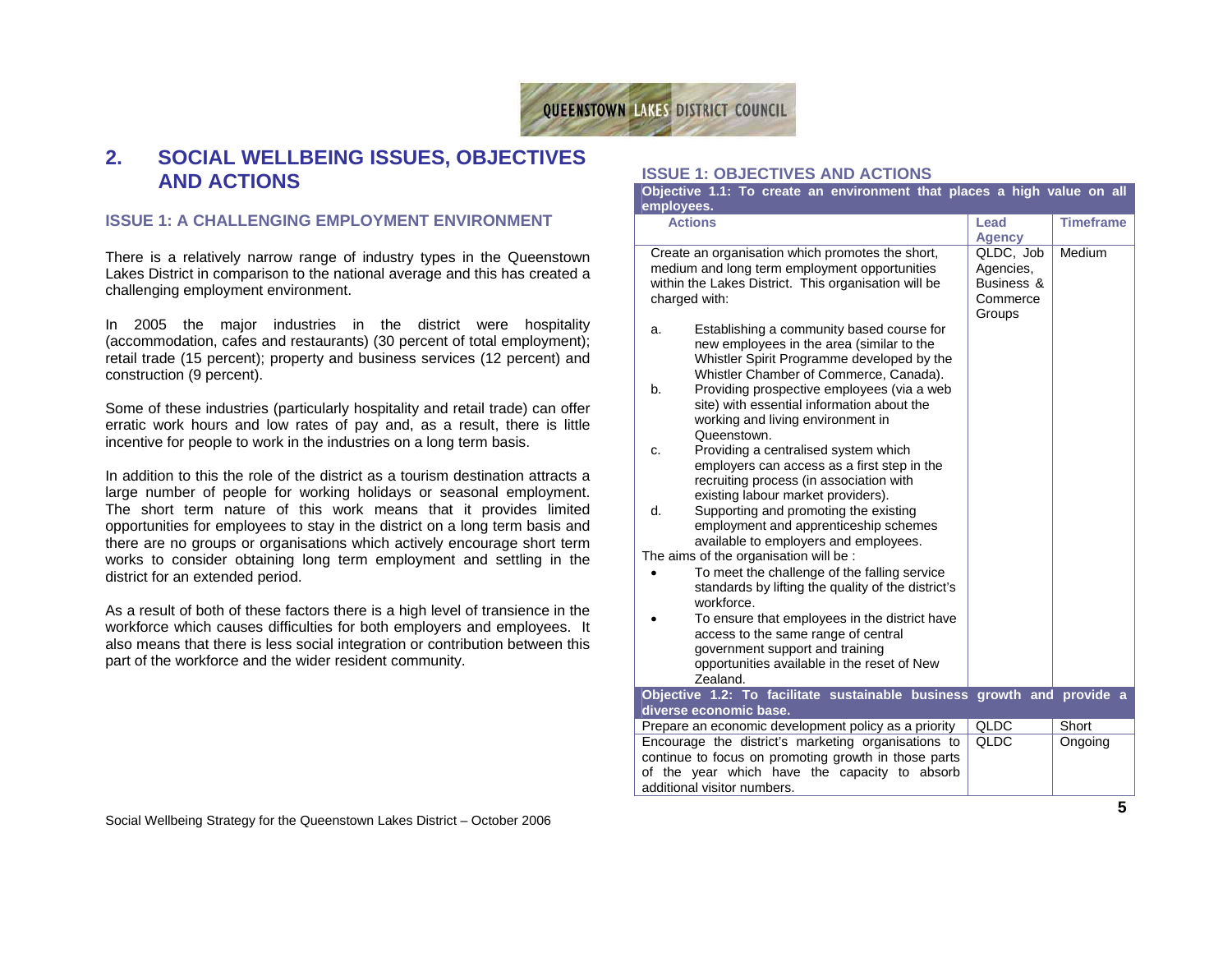

# **ISSUE 2: QUALITY HOUSING IS BECOMING LESS AFFORDABLE**

The rapid increase in property values over the past 5 years has created a barrier to affordable home ownership or rental accommodation for local residents.

The median house sale price in the Queenstown Lakes District increased from \$210,000 in 1999 to \$407,000 in 2005. By comparison, the average median house sale price for New Zealand as a whole was \$272,000 in 2005. By contrast the average household income in the district is \$67,329, only slightly higher than the rest of New Zealand.

This means that there is a significant gap between median home price in the district and average household income and, as a result, households that earn less than 120% of the average annual income have significant difficulty obtaining and servicing a mortgage to buy a house in the district.

As a consequence, individuals and families are sometimes forced to leave the district or they can be required to work long hours to meet their living and housing costs with resultant pressures on family, health and their ability to actively participate in the community.

An additional related issue is associated with the need to ensure that specific groups in the community have access to adequate housing, in particular ensuring that there is appropriate housing available for elderly people and for low income groups.

#### **ISSUE 2: OBJECTIVES AND ACTIONS**

| OBJECTIVE 2.1 - To provide sustainable solutions for the provision of<br>affordable home ownership and long term rental accommodation. |                         |                  |  |
|----------------------------------------------------------------------------------------------------------------------------------------|-------------------------|------------------|--|
| <b>Actions</b>                                                                                                                         | Lead<br><b>Agency</b>   | <b>Timeframe</b> |  |
| Implement the QLDC Housing our People in Our<br>Environment (HOPE) strategy.                                                           | <b>QLDC</b>             | Ongoing          |  |
| Abbeyfield to continue the development of housing<br>for the elderly in the district.                                                  | Abbeyfield &<br>QLDC    | Ongoing          |  |
| Presbyterian Support in Frankton and Elmslie House<br>in Wanaka to continue to provide housing for the<br>elderly.                     | Presbyterian<br>Support | Ongoing          |  |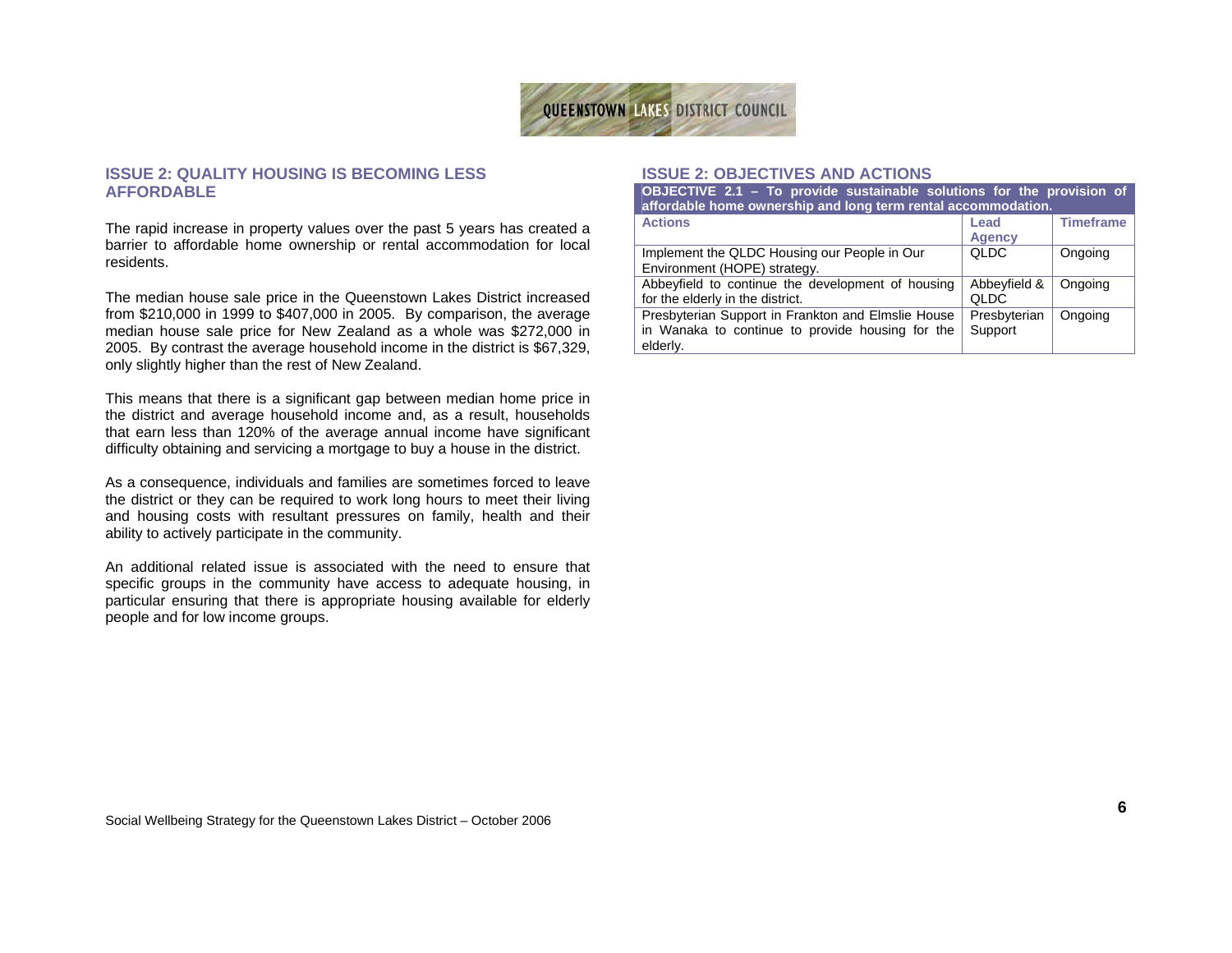

## **ISSUE 3: INADEQUATE PROVISION OF SOME INFRASTRUCTURE AND SERVICES**

Consultation undertaken through both the preparation of this strategy and the Queenstown Lakes Community Report has identified a shortfall in the provision of some infrastructure and community services in the district. The main cause of this shortfall is the high rate of growth that the district has experienced and the lack of commensurate growth in service provision.

As a result a need has been identified for the Council to ensure that the provision of infrastructure (particularly public transport), community facilities (such as arts centres, halls and youth facilities) and open space keeps pace with growth and will be adequate to meet the needs of the population in the long term.

Shortfalls in central government services has also highlighted a need for increased advocacy to promote the district's social service needs to national providers to ensure that the level of service provided in the district is equitable to that available in other areas of the South Island and New Zealand as a whole. Examples of community service shortfalls include the lack of family support services; inadequate provision of mental health services, particularly services for families, children and adults with mild to moderate mental health needs; and the lack of childcare and early childhood education. Shortfalls have also been identified with some police and health services, particularly health services for the elderly.

In addition to this a key issue that has been identified as hindering efficient service provision in the district is a lack of co-ordination between existing community service providers. There is a need for greater collaboration and integration of these providers to reduce duplication and increase the quality of service provided in the district.

One opportunity that has been identified to assist in achieving this is the development of Community Houses in the district. The purpose of Community Houses would be to provide shared facilities for non-profit and government organisations and would assist in creating opportunities for increased communication and co-operation between these groups.

#### Social Wellbeing Strategy for the Queenstown Lakes District – October 2006

#### **ISSUE 3: OBJECTIVES AND ACTIONS**

| OBJECTIVE 3.1 - To develop a transport system that is viable, reliable and  |                            |                  |  |
|-----------------------------------------------------------------------------|----------------------------|------------------|--|
| meets the needs of the growing population.                                  |                            |                  |  |
| <b>Actions</b>                                                              | Lead                       | <b>Timeframe</b> |  |
|                                                                             | <b>Agency</b>              |                  |  |
| QLDC to implement the Future Link Strategy.                                 | QLDC                       | Ongoing          |  |
| OBJECTIVE 3.2: To provide community facilities, quality open space and      |                            |                  |  |
| recreation areas that are accessible to the whole community.                |                            |                  |  |
| Develop the proposed Remarkable Centre in                                   | QLDC                       | Ongoing          |  |
| Queenstown and ensure that the facility will meet the                       |                            |                  |  |
| long term needs of the district.                                            |                            |                  |  |
| Continue to progress the development of a                                   | <b>QLDC</b>                | Ongoing          |  |
| Community Arts and Events Centre in Wanaka.                                 |                            |                  |  |
| Work in co-operation with Tangata Whenua to                                 | QLDC.                      |                  |  |
| develop facilities for Maori residents which meet                           | Tangata                    |                  |  |
| their needs and aspirations.                                                | Whenua                     |                  |  |
| To continue requiring (through the LGA and the                              | <b>QLDC</b>                | Ongoing          |  |
| District Plan) developers to set aside land for                             |                            |                  |  |
| sports/recreation fields, passive open spaces,                              |                            |                  |  |
| walkways, facilities and amenities and to ensure that                       |                            |                  |  |
| development contributions of land and money are                             |                            |                  |  |
| appropriate and viable.                                                     |                            |                  |  |
| Ensure the activities of the Wakatipu Trails Trust and                      |                            |                  |  |
| the Aspiring Arts and Trails Trust are continued and                        | Wakatipu<br>Trails Trust & | Ongoing          |  |
|                                                                             | QLDC                       |                  |  |
| supported.                                                                  | QLDC<br>&                  |                  |  |
| Where possible co-locate facilities (such as active                         | Central Govt.              | Ongoing          |  |
| recreation facilities or meeting spaces) to maximise                        |                            |                  |  |
| use and minimise wasted resources and encourage                             |                            |                  |  |
| efficient use of facilities.                                                |                            |                  |  |
| Promote widespread awareness of all facilities that                         | QLDC                       | Ongoing          |  |
| are available by publishing them in the annual                              |                            |                  |  |
| Community Handbook.                                                         |                            |                  |  |
| OBJECTIVE 3.3 - To improve access to local, regional and central government |                            |                  |  |
| services for all members of the community                                   |                            |                  |  |
| Continue to work with Heartland Services, MSD,                              | QLDC,                      | Ongoing          |  |
| funding trusts and community groups to establish                            | Central                    |                  |  |
| community service houses in Queenstown and                                  | Govt.,                     |                  |  |
| Wanaka.                                                                     | Non-profit                 |                  |  |
|                                                                             | agencies                   |                  |  |
| Advocate for central government to provide social,                          | <b>QLDC</b>                | Short            |  |
| health and education services on a basis that is                            |                            |                  |  |
| equitable with the rest of New Zealand.                                     |                            |                  |  |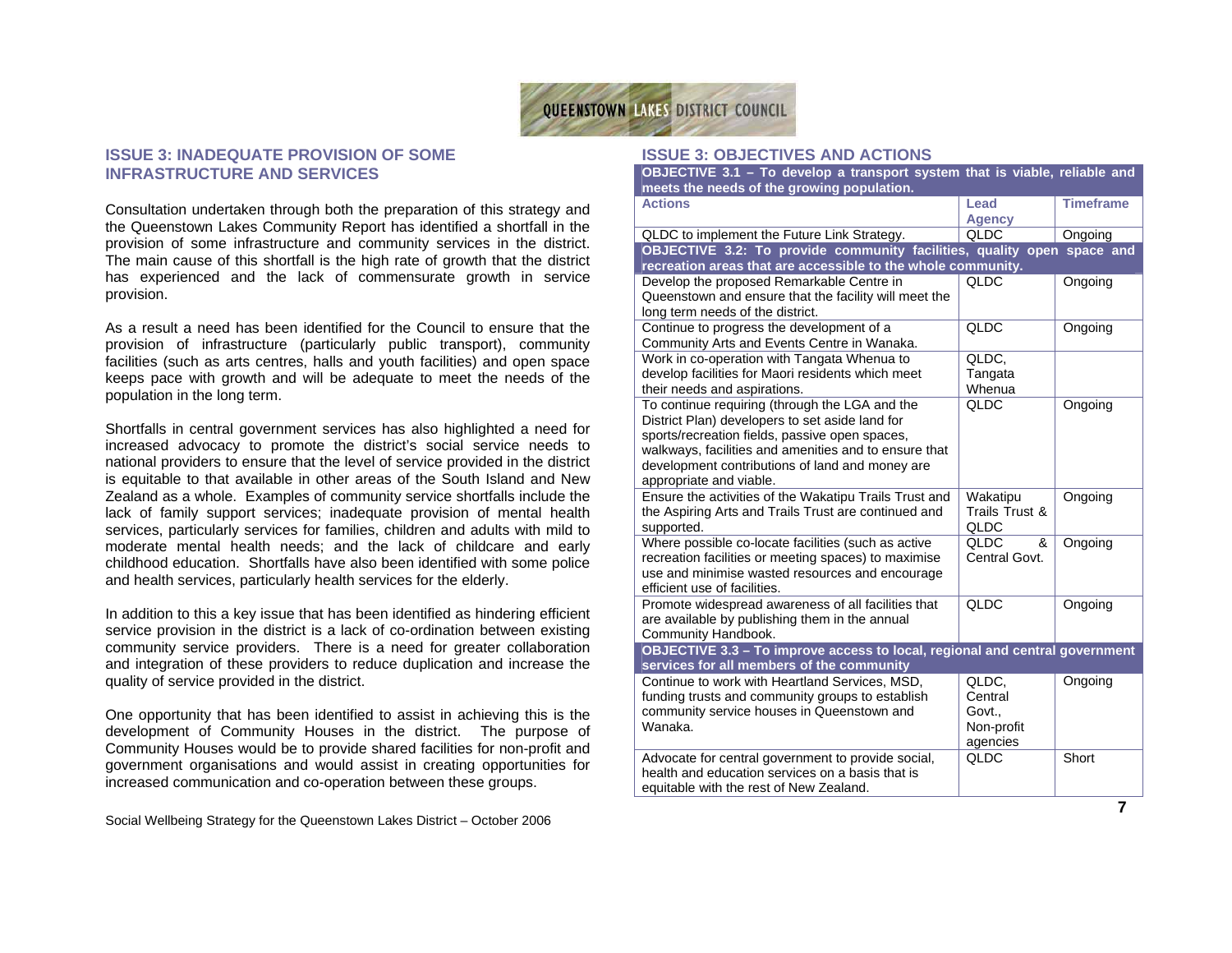

| Community organisations such as Central Otago                                                             | Non-profit                | Ongoing | Queenstown and Wanaka.                                                                      |                        |         |
|-----------------------------------------------------------------------------------------------------------|---------------------------|---------|---------------------------------------------------------------------------------------------|------------------------|---------|
| REAP, Citizens Advice Bureau (CAB) and<br>Community Networks (Wanaka) and WINZ to                         | agencies                  |         | Organisations such as Community Networks,<br>mainly music, Plunket, CO REAP, Salvation Army | Non-profit<br>agencies | Ongoing |
| promote the services, assistance packages and                                                             |                           |         | and churches to continue providing support to                                               |                        |         |
| entitlements available to community members.                                                              |                           |         | families in need.                                                                           |                        |         |
| OBJECTIVE 3.4 - To forecast growth and ensure that local and central                                      |                           |         | Continue to run the "Buddy Programme" which                                                 | Non-profit             | Ongoing |
| government continue to plan and provide for services that will meet projected                             |                           |         | provides 'parental support' to families.                                                    | agencies,              |         |
| population needs.                                                                                         |                           |         |                                                                                             | Central Govt.          |         |
| QLDC to continue to revise and reform growth                                                              | QLDC                      | Ongoing | OBJECTIVE 3.6 - To ensure that adequate services and facilities are available               |                        |         |
| forecasts on a regular basis.                                                                             |                           |         | for the least robust in the community (aged, young families, unwell)                        |                        |         |
| QLDC to respond to the demands of growth through                                                          | QLDC                      | Ongoing | Advocate for and facilitate the development of high                                         | Non-profit             | Medium  |
| the provision of efficient infrastructure and                                                             |                           |         | quality health, retirement facilities and support                                           | &<br>agencies          |         |
| community facilities.                                                                                     |                           |         | services for elderly people in the district including                                       | QLDC                   |         |
| QLDC to work with central government to ensure                                                            | QLDC                      | Short   | providing improved access to home care.                                                     |                        |         |
| that the Council and central government agencies                                                          |                           |         | Ensure the 'meals on wheels' service is                                                     | Non-profit             | Ongoing |
| plan for service provision using the same growth                                                          |                           |         | maintained.                                                                                 | agencies               |         |
| forecasts.                                                                                                |                           |         | Investigate the adequacy of health facilities                                               | Central Govt.          | Medium  |
| For all agencies to continue to build on the work                                                         | QLDC,<br>Non-             | Ongoing | (accessibility and cost).                                                                   | & Non-profit           |         |
| undertaken through the MSD Social Services                                                                | profit<br>&               |         |                                                                                             | agencies               |         |
| Mapping and to ensure that this information is used                                                       | Central Govt.             |         | OBJECTIVE 3.7 - To increase co-operation and communication between                          |                        |         |
| to plan for the most efficient and effective social                                                       | Agencies                  |         | different community service agencies and groups operating in the district.                  |                        |         |
| service delivery in the district.                                                                         |                           |         | Organise opportunities for local community                                                  | Non-profit             | Ongoing |
| OBJECTIVE 3.5 - To recognise the importance and value of families to the                                  |                           |         | organisations, support networks, non-profit                                                 | agencies.              |         |
| community and to provide support services to promote strong families and                                  |                           |         | agencies and groups and central government to                                               | QLDC,                  |         |
| youth development.                                                                                        | QLDC.<br>Non-             | Medium  | meet regularly and identify opportunities to work                                           | Central Govt.          |         |
| Council and all other relevant government and non-                                                        |                           |         | together and share information.                                                             |                        |         |
| government agencies to work together to ensure                                                            | profit & Central<br>Govt. |         | Retain monthly interagency meetings to share                                                | Non-profit             | Ongoing |
| that a full range of support services are available to<br>local families, including parenting courses and |                           |         | information.                                                                                | agencies<br>&          |         |
| provision of adequate childcare facilities.                                                               | Agencies                  |         |                                                                                             | QLDC                   |         |
| Ensure the continued provision of existing youth                                                          | QLDC,<br>Non-             | Ongoing |                                                                                             |                        |         |
| services and facilities including:                                                                        | profit & Central          |         |                                                                                             |                        |         |
| Kahu Youth Trust.<br>$\bullet$                                                                            | Govt.                     |         |                                                                                             |                        |         |
| Wanaka area Youth Trust.<br>$\bullet$                                                                     |                           |         |                                                                                             |                        |         |
| <b>EXIT Youth Centre.</b><br>$\bullet$                                                                    |                           |         |                                                                                             |                        |         |
| Wakatipu Youth Trust.<br>$\bullet$                                                                        |                           |         |                                                                                             |                        |         |
| Advocate for and facilitate the provision of :                                                            | Non-profit                | Medium  |                                                                                             |                        |         |
| A teen support program for youth at risk<br>$\bullet$                                                     | Agencies,                 |         |                                                                                             |                        |         |
| (initiated by the Police).                                                                                | Central Govt.             |         |                                                                                             |                        |         |
| A Youth Centre (similar to the EXIT Youth<br>$\bullet$                                                    | & QLDC                    |         |                                                                                             |                        |         |
| Centre) in Wanaka.                                                                                        |                           |         |                                                                                             |                        |         |
| Employment of full time youth aid officers in<br>$\bullet$                                                |                           |         |                                                                                             |                        |         |
|                                                                                                           |                           |         |                                                                                             |                        |         |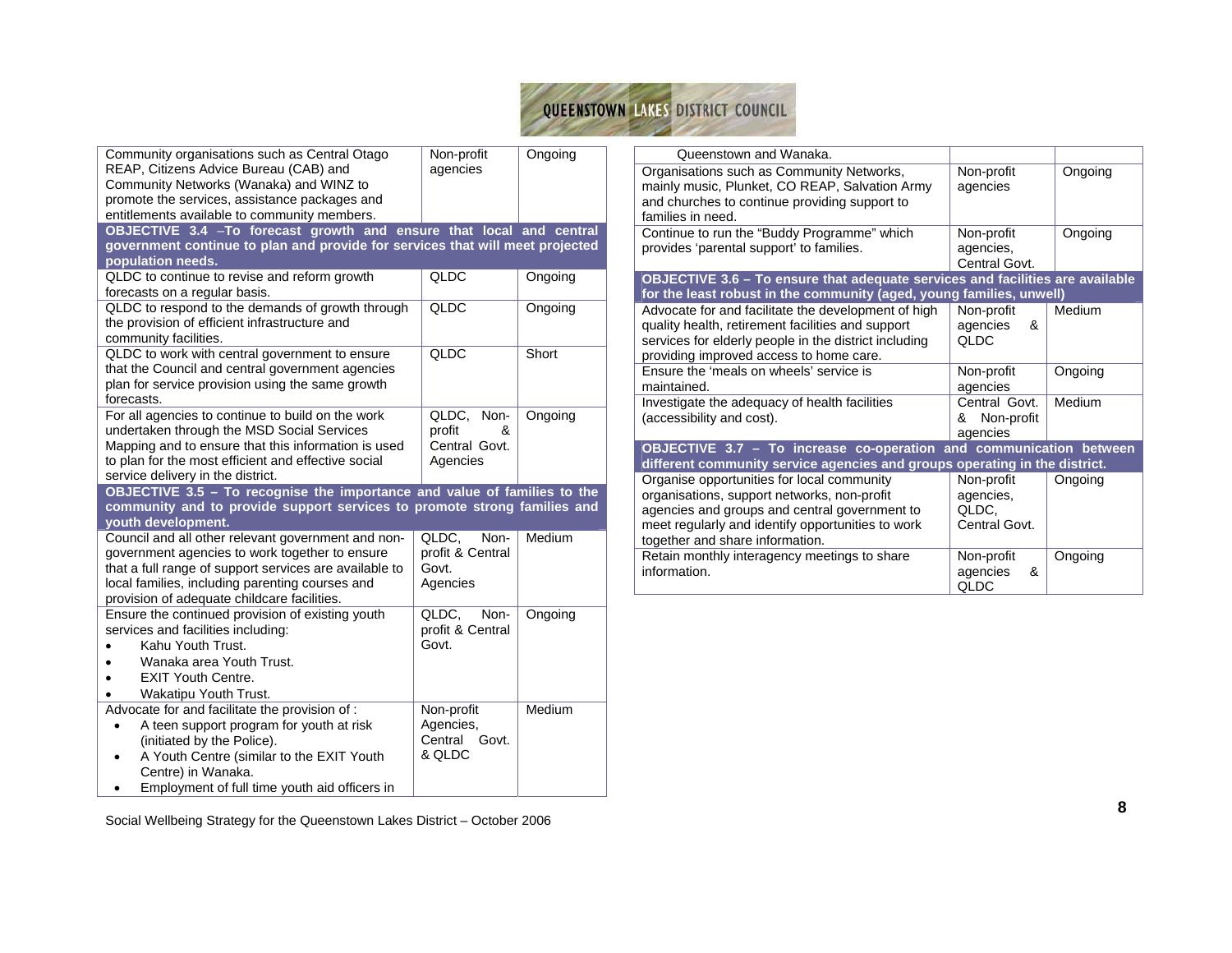

## **ISSUE 4: THREAT TO THE COMMUNITY'S 'SENSE OF PLACE' AND OWNERSHIP OF THE DISTRICT**

'Sense of place' refers to a community's sense of identity. It is related to the community's response to the social and natural environment and their experiences in daily life, as well as their perception of the district as a whole**.** A number of factors have been identified through this strategy as contributing to the loss of the community's sense of place and a reduced sense of ownership of the district. These include:

- Reduced community cohesion:
- The negative impacts of visitor accommodation on residents; and
- High levels of petty crime and anti-social behaviour.

#### **Reduced Community Cohesion**

Two distinct issues have been identified in relation to community cohesion in the Queenstown Lakes District. Firstly there is concern that some families and individuals who move to the district lack a sense of belonging and find it difficult to make contacts within the community. In addition they face pressure because they do not have access to traditional family or friendship networks for support. This can be a particular challenge for young families and elderly people and is exacerbated by the high number of short term residents in the district.

A second key issue for the social wellbeing of the community is the lack of cohesion between different communities within the district, largely due to geographic barriers between the different towns and townships. Poor cohesion between communities reduces collaboration and co-operation between different service providers in the different areas, which leads to duplication and ultimately reduced quality of service. The challenge for the district is therefore to promote an inclusive and caring community which works together to improve the social wellbeing of all residents.

#### **The negative impact of visitor activity on residents**

Visitors are integral to the economic wealth and social vitality of the district however large numbers of visitors can have negative impacts on the

Social Wellbeing Strategy for the Queenstown Lakes District – October 2006

amenity of the district's town centres and residential neighbourhoods and can place pressure on local services. Impacts on amenity include traffic congestion, parking shortages, traffic safety (particularly in the town centres), increased petty and alcohol- related crime and adverse effects resulting from large amounts of visitor accommodation in traditionally residential neighbourhoods. It also has the effect of reducing the number of residents who live within walking distance of the town centres which means that there are a disproportionate number of visitors in the town centres compared to residents.

It is estimated that on a peak day in 2006 there are 32,206 visitors and 14,148 permanent residents in the Wakatipu ward; and 22,650 visitors and 6,412 residents in the Wanaka ward. This is projected to increase to approximately 55,338 visitors and 31,443 residents in the Wakatipu ward and 46,705 visitors and 14,663 residents in the Wanaka ward on a peak day in 2026. This imbalance between visitors and residents during the peak period means that services and resources such as accommodation, transport, parking, water and sewerage come under extreme pressure during peak visitor periods and need to be designed to accommodate peak demands to ensure that long term residents do not suffer from reduced levels of service and amenity. It also means that residents feel outnumbered during these periods which can reduce the community's amenity and sense of ownership of the district.

#### **High levels of petty crime and anti social behaviour in the district**

Statistics from the Queenstown and Wanaka police stations indicate that dishonesty makes up 47 percent of all recorded offences in the district, with theft being the most commonly recorded type of offence. Drugs and anti-social offences are the district's second most commonly recorded crime, making up a significant 21 percent of all recorded offences compared with 13 percent nationally. There is concern that the relatively high occurrence of this type of offence stems from the party image of the district, particularly Queenstown, and the increased number of licensed premises. In this regard the ease of acquiring a liquor license combined with the New Zealand binge drinking culture and increased drug use (including the use of party pills), is fuelling a perception and apparent increase in anti-social behaviour.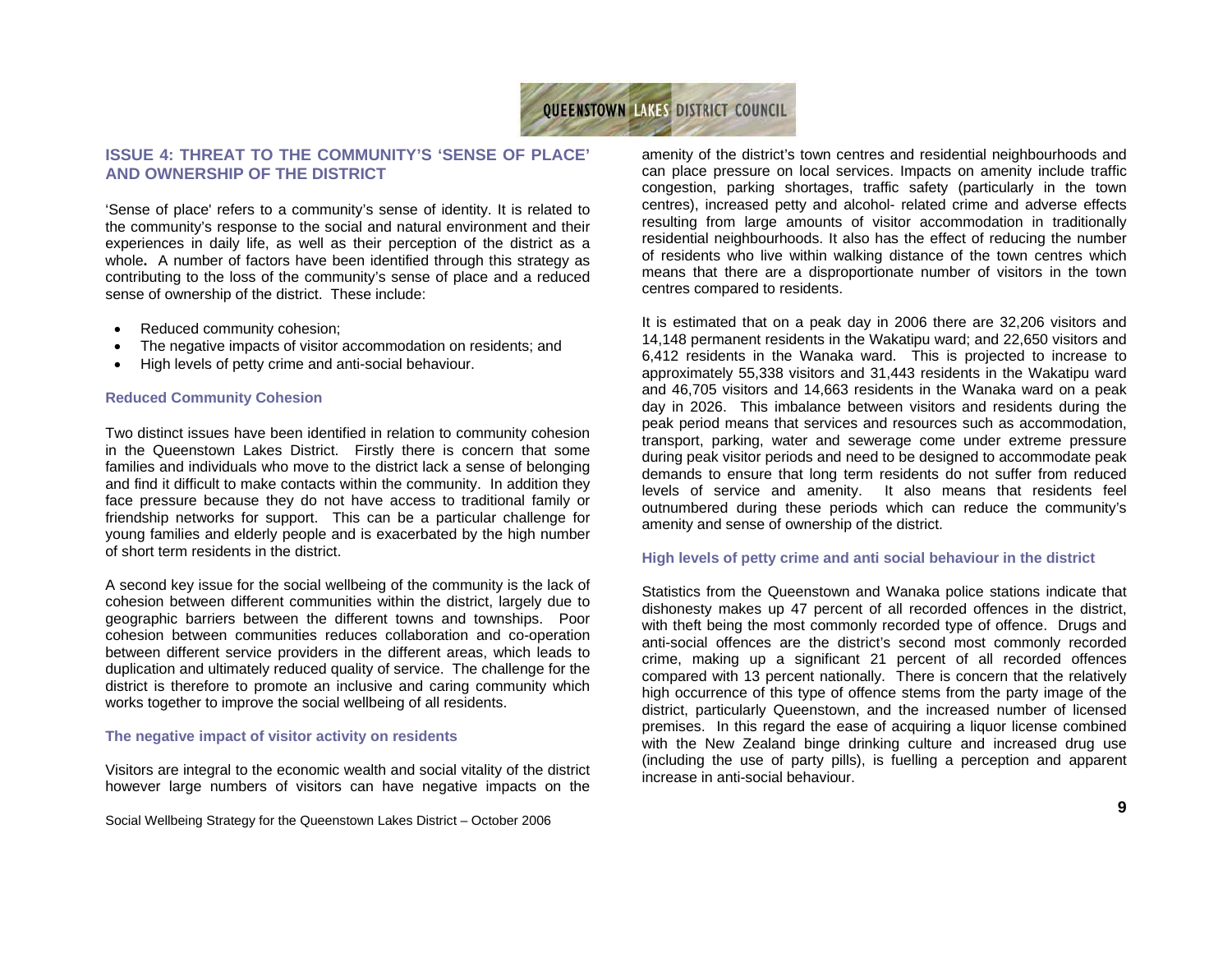

#### **ISSUE 4: OBJECTIVES AND ACTIONS**

| <b>OBJECTIVE 4.1: To encourage community involvement in local events</b>                                                                                                                                                                                  |                                 |                   |  |
|-----------------------------------------------------------------------------------------------------------------------------------------------------------------------------------------------------------------------------------------------------------|---------------------------------|-------------------|--|
| <b>Actions</b>                                                                                                                                                                                                                                            | Lead<br><b>Agency</b>           | <b>Timeframe</b>  |  |
| Continue to support and encourage festivals like the<br>Winter Festival, Summerdaze and the Wanaka<br>Festival of Colour and to ensure that they maintain a<br>high level of local involvement.                                                           | <b>QLDC</b>                     | Ongoing           |  |
| Continue to promote/encourage community activities<br>such as Wanakafest, church fairs, family day in the<br>park, teddy bears picnic etc.                                                                                                                | <b>QLDC</b>                     | Ongoing           |  |
| Continue providing support and funding for<br>appropriate community activities.                                                                                                                                                                           | QLDC                            | Ongoing           |  |
| Encourage celebrations e.g. Christmas decorations.                                                                                                                                                                                                        | QLDC                            | Ongoing           |  |
| Promote greater integration and co-operation<br>between events, festivals and activities in different<br>parts of the district and the region, in particular<br>between events in Wanaka and Queenstown.                                                  | QLDC                            | Short -<br>Medium |  |
| Assist in encouraging and expanding street parties<br>in the district.                                                                                                                                                                                    | QLDC,<br>Chamber of<br>Commerce | Short -<br>Medium |  |
| <b>OBJECTIVE 4.2: To provide a high level of residential amenity</b>                                                                                                                                                                                      |                                 |                   |  |
| Ensure that a high level of residential amenity is<br>maintained by continuing to upgrade reserves and<br>streetscapes, to encourage high quality urban<br>design, and to enforce the new litter bylaw.                                                   | QLDC                            | Ongoing           |  |
| <b>OBJECTIVE 4.3: To improve communication within the community</b>                                                                                                                                                                                       |                                 |                   |  |
| Continue to work with local media to promote and<br>increase awareness of community activities.                                                                                                                                                           | QLDC<br>&<br>Non-profit         | Ongoing           |  |
| Continue to encourage and support Community<br>Associations as the hub of any small community<br>suburb or neighbourhood.                                                                                                                                 | QLDC<br>&<br>Non-profit         | Ongoing           |  |
| Create an area on the QLDC website that facilitates<br>community connections and lists community events<br>scheduled in the district such as an electronic<br>noticeboard and provide free access to the QLDC<br>web site at QLDC offices or the library. | QLDC                            | Medium            |  |
| Provide new residents with 'welcome to<br>Wanaka/Queenstown' packs on arrival through Real<br>Estate Agents, rates and rental agencies.                                                                                                                   | QLDC                            | Medium            |  |

| Distribute the Community Handbook to every                                                                                                                     | QLDC                                    | Ongoing |  |
|----------------------------------------------------------------------------------------------------------------------------------------------------------------|-----------------------------------------|---------|--|
| household annually.                                                                                                                                            |                                         |         |  |
| <b>OBJECTIVE 4.4: To ensure that while visitors are welcomed and embraced,</b><br>the needs of the normally resident community remain a priority.              |                                         |         |  |
| Use the mechanisms available, such as the District<br>Plan to ensure that a high level of amenity is<br>maintained in the residential zones.                   | QLDC                                    | Ongoing |  |
| Further investigate Council's ability to better manage<br>visitor accommodation in established residential<br>areas and in the high density residential areas. | QLDC                                    | Short   |  |
| Continue to enforce district plan noise requirements<br>and to consider appointing a full time noise officer.                                                  | QLDC                                    | Ongoing |  |
| Undertake additional work to consider noise issues<br>in the Queenstown town centre.                                                                           | <b>QLDC</b>                             | Medium  |  |
| OBJECTIVE 4.5: To manage the hospitality and liquor industries in a way that<br>ensures that the amenity of local residents is not compromised.                |                                         |         |  |
| Continue to monitor licensed activities through the<br>Licensing Act process.                                                                                  | QLDC                                    | Short   |  |
| Review the liquor licensing process to determine<br>whether it is too easy for individuals and businesses<br>to obtain licenses.                               | <b>QLDC</b><br>ጼ<br>Central Govt.       | Short   |  |
|                                                                                                                                                                |                                         |         |  |
| OBJECTIVE 4.6: To reduce levels of petty and alcohol-related crime.                                                                                            |                                         |         |  |
| Continue to enforce the law and have a presence on<br>the street around town.                                                                                  | Central Govt.<br>(Police Dept)          | Ongoing |  |
| Council and Police to continue to enforce liquor<br>controls.                                                                                                  | Central Govt.<br>(Police Dept),<br>QLDC | Ongoing |  |
| Implement crime prevention through urban design<br>principles.                                                                                                 | QLDC                                    | Ongoing |  |
| Increase the amount of surveillance cameras in the<br>CBD                                                                                                      | <b>QLDC</b>                             | Medium  |  |
| Develop new education programs in schools which<br>provide for positive interaction between police and<br>school students.                                     | Central Govt.                           | Medium  |  |
| 4.7: To reduce irresponsible use of alcohol and other recreational drugs.                                                                                      |                                         |         |  |
| REAP to continue to run drink safe workshops.                                                                                                                  | Non-profit                              | Ongoing |  |
| Police enforcement including 'stings' on local liquor<br>outlets.<br>Promote ALAC incentives to change drinking culture.                                       | Central govt.<br>$QLDC$ ,<br>Non-       | Ongoing |  |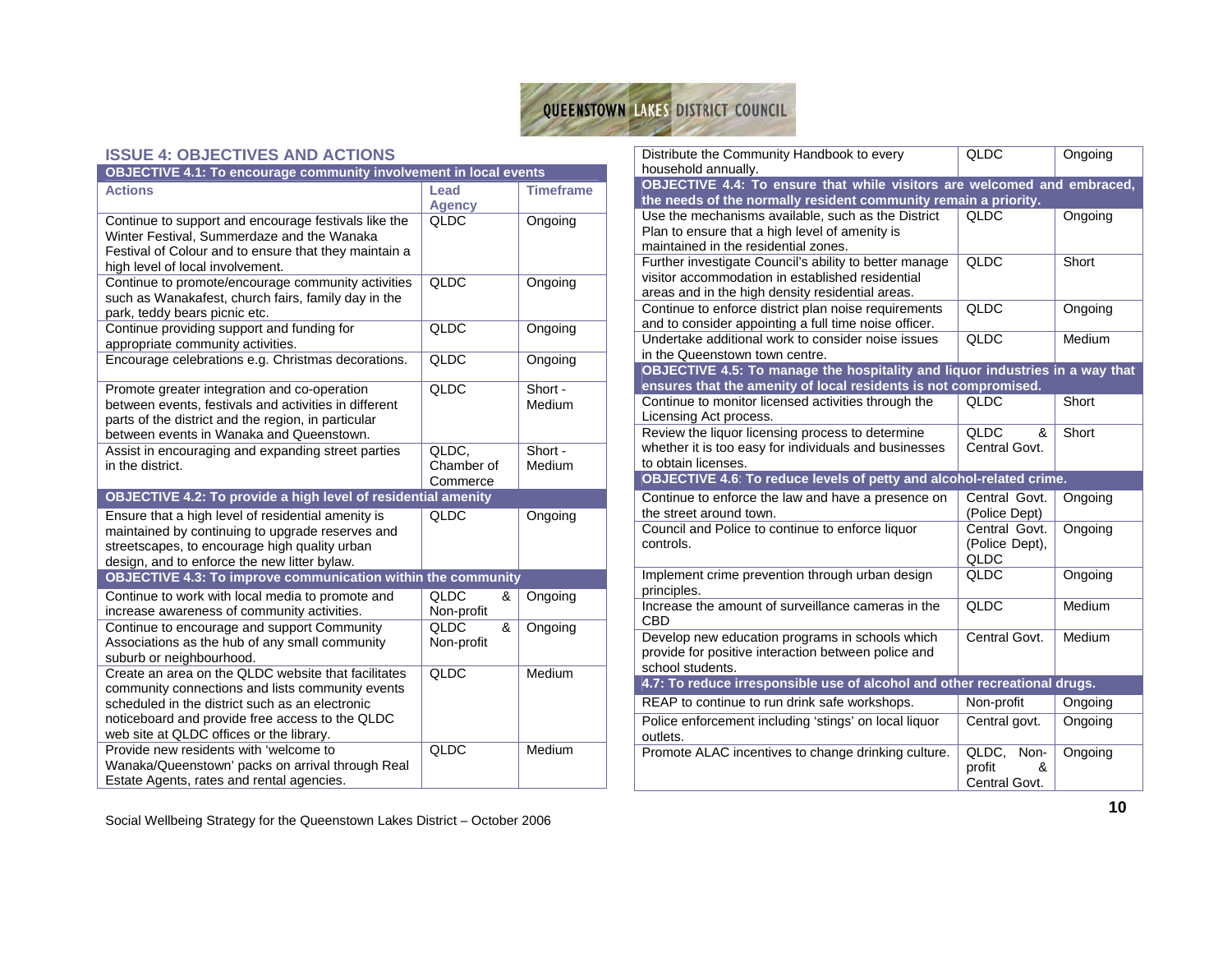

# **ISSUE 5: RISK THAT THE PROPORTION OF LONG TERM RESIDENTS IN THE COMMUNITY WILL DECLINE AND THAT THE COMMUNITY WILL LACK DIVERSITY**

This issue refers to concern within the community that the proportion of residents living in the district compared to the number of visitors will decline and that changes in the district, such as increased housing costs, will deny access for new residents who would like to settle on a long term basis. This issue is clearly related to Issue 4 outlined above.

Associated with this is concern that these barriers will result in the community becoming less diverse over time. In this regard it is recognised that a healthy community should include people from diverse cultural and socio-economic backgrounds and age groups and that to achieve this there is a need to have adequate services and facilities in place to support their differing needs.

#### **A narrow community demographic**

Queenstown has a narrow resident demographic in comparison to other parts of New Zealand with an over-representation of residents in the 20 to 39 year age group as well as in the under 19 age cohort.

Queenstown itself has the least diverse community in the district, with nearly half the total population aged between 20 and 39 years and significantly less people aged 40 and over than the national average; while Wanaka's population has shown an aging trend with a growing number of residents who are in their middle years or of retirement age.

The district is also quite ethnically homogenous in comparison to other communities in New Zealand. In 2001 a very significant 89 percent of the population were European in origin, in comparison to 77 percent for New Zealand as a whole, while just 5 percent were Maori and 4 percent were of Asian origin.

There is a need for the district to attract and retain people of diverse age groups and origins with an aim to develop a more balanced and integrated community. To achieve this it is important to recognise and celebrate

Social Wellbeing Strategy for the Queenstown Lakes District – October 2006

cultural diversity, particularly the historic and current role of the Maori in the district.

Ngai Tahu is the single largest iwi in the Queenstown Lakes District however there is no single mana whenua papatipu runaka and no marae base in the district. Ngai Tahu whanau make up approximately one third of the local Maori population and the remaining two-thirds of local Maori represent a number of iwi. Not having a marae base has meant that Maori have lacked a cultural focal point and this appears to have contributed to the low profile of Maori culture and history in the district and also results in Maori residents experiencing isolation from their normal social structures.

However the Maori population of the district is growing fast and it is currently estimated that there are approximately 1,100 Maori living in the district. The 2001 Census indicated that Maori generally have lower levels of employment, education, income and home ownership than non Maori in the district however anecdotal evidence suggests that employment levels among Maori have increased in the last 5 years and this is likely to have corresponded with a rise in the general economic security of the Maori population.

#### **A need for positive role models**

Young people are an integral part of a healthy community and it is vital to the social wellbeing of the district that they are encouraged to remain and settle in the area on a long term basis and are provided with a range of career prospects. A key issue that has been identified as hindering the retention of young people is the lack of positive role models in the district from whom young people can identify career and personal development opportunities. Providing positive role models will support the constructive development of young people and encourage them to stay in the district on a long term basis.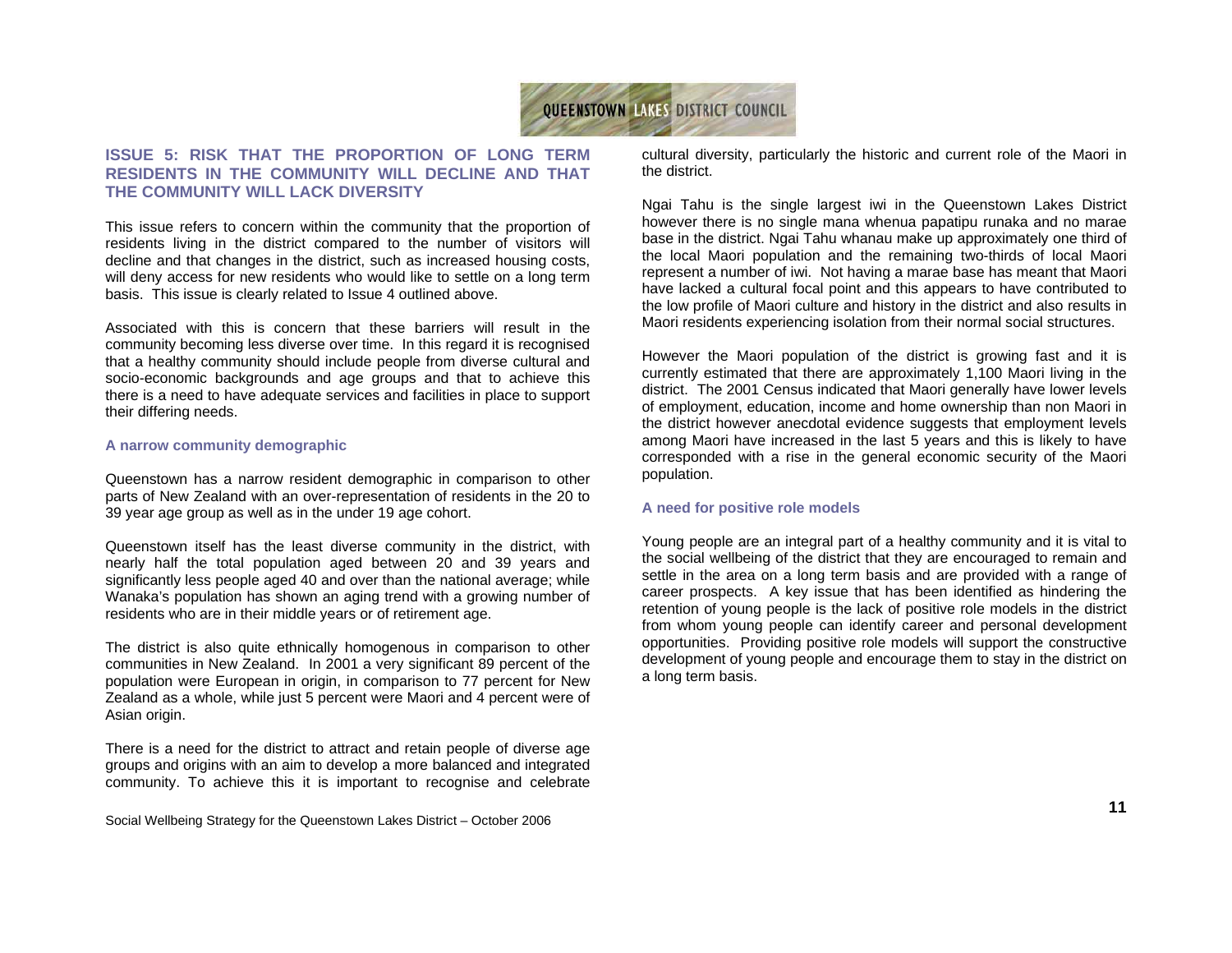

#### **ISSUE 5: OBJECTIVES AND ACTIONS**

| OBJECTIVE 5.1: To promote different parts of the district to attract a diverse<br>range of people and make it attractive for them to settle permanently.                                 |                                     |                  |
|------------------------------------------------------------------------------------------------------------------------------------------------------------------------------------------|-------------------------------------|------------------|
| <b>Actions</b>                                                                                                                                                                           | Lead                                | <b>Timeframe</b> |
|                                                                                                                                                                                          | <b>Agency</b>                       |                  |
| Promote employment opportunities available in the<br>Queenstown Lakes District through a<br>central<br>organisation (see Objective 1.1).                                                 | <b>QLDC</b>                         | Medium           |
| Implement the HOPE Strategy (see Objective 2.1).                                                                                                                                         | QLDC                                | Ongoing          |
| Continue to encourage Community Associations to<br>be active in creating community spirit and in<br>welcoming new residents to the district.                                             | <b>QLDC</b><br>&<br>Non-profit      | Ongoing          |
| Continue to undertake urban design exercises and<br>to provide new facilities and services in all of the<br>townships in the district (e.g. Cardrona toilets and<br>Kingston foreshore). | <b>QLDC</b>                         | Ongoing          |
| Continue to investigate sewage and waste<br>improvements required in the district.                                                                                                       | QLDC                                | Ongoing          |
| Identify any re-zoning required to enable additional<br>growth in key areas in the district and ensure that<br>the townships remain primarily self-sustaining.                           | <b>QLDC</b>                         | Ongoing          |
| OBJECTIVE 5.2: To increase recognition of Maori and Maori culture and other<br>cultures in the district.                                                                                 |                                     |                  |
| Ministry of Education to obtain Whanau support in<br>the community.                                                                                                                      | Central<br>ጼ<br>Govt.<br>Non-profit | Ongoing          |
| Continue to plan Cultural Day as part of<br>Summerdaze.                                                                                                                                  | <b>QLDC</b>                         | Ongoing          |

| Contribute to local Government/Iwi liaison forum Te                                                                                                                                                            | QLDC                                      | Short-<br><b>Medium</b> |
|----------------------------------------------------------------------------------------------------------------------------------------------------------------------------------------------------------------|-------------------------------------------|-------------------------|
| Roopu Taiao.<br>Provide cultural awareness and Treaty of Waitangi<br>training to key workers in the district.                                                                                                  | QLDC.<br>Non-profit &<br>Central<br>Govt. | Medium                  |
| Continue to facilitate Maori language learning for<br>Council staff.                                                                                                                                           | <b>QLDC</b>                               | Ongoing                 |
| Continue to provide kapa haka and cultural support<br>at local schools.                                                                                                                                        | Central<br>&<br>Govt.<br>Non-profit       | Ongoing                 |
| Continue to develop opportunities within the tourism<br>and hospitality industries for Maori residents.                                                                                                        | Non-profit                                | Ongoing                 |
| Organise an increased number of events celebrating<br>Maori history and culture (similar to the QLDC<br>CivicCorp History Trail with Kaumatua Huata<br>Holmes held in 2004 as part of Maori Language<br>Week). | <b>QLDC</b><br>ጼ<br>Non-profit            | Medium                  |
| Provide recognition of Wahi Tapu sites.                                                                                                                                                                        | QLDC                                      | Ongoing                 |
| Provide recognition of Tikanga Maori.                                                                                                                                                                          | QLDC                                      | Ongoing                 |
| Objective 5.3: To provide positive role models for young people                                                                                                                                                |                                           |                         |
| Develop a mentoring program for young people in<br>the district involving key local business people and<br>government office holders to promote the<br>opportunities available in the district.                | QLDC<br>&<br>Central<br>Govt.             | Medium                  |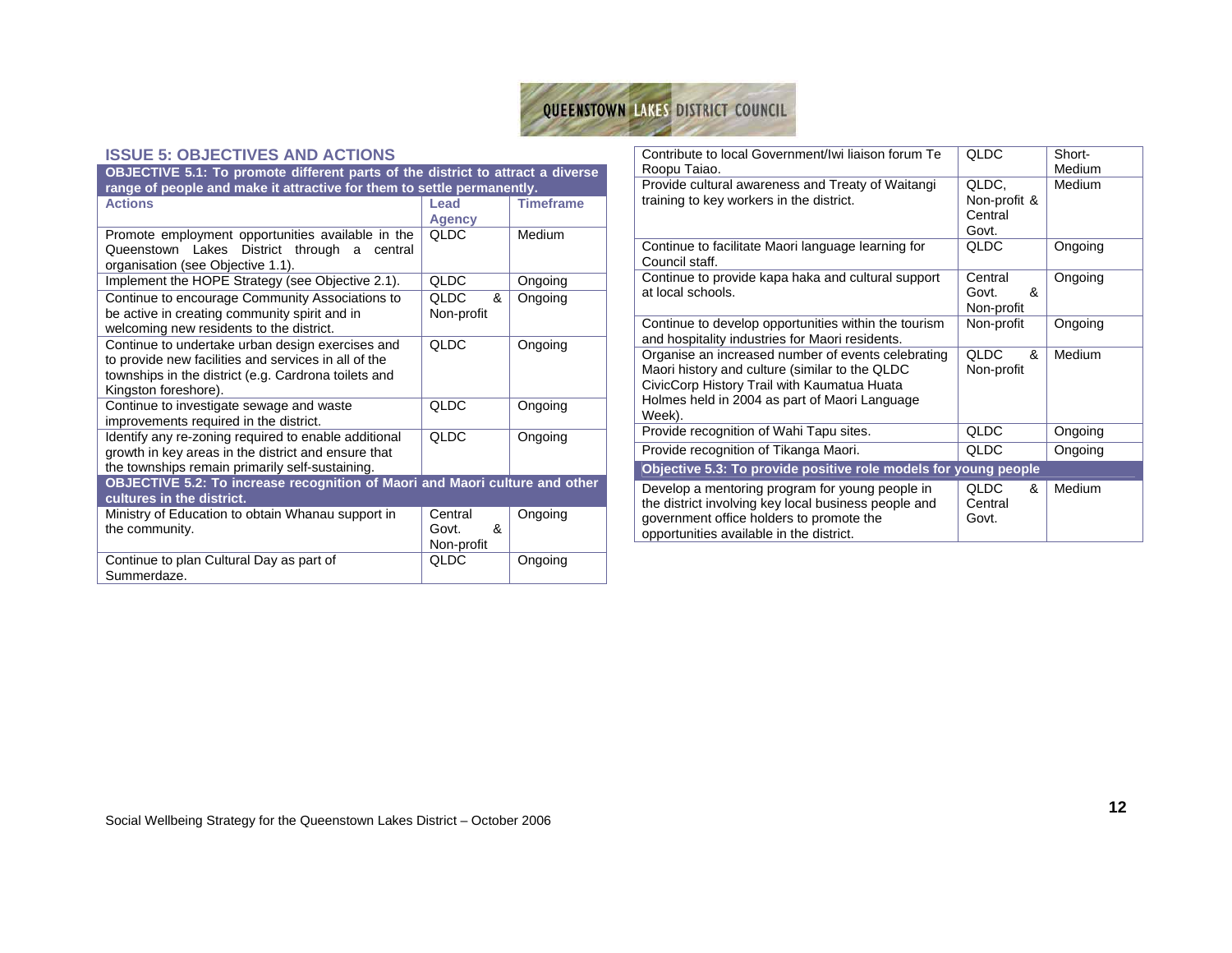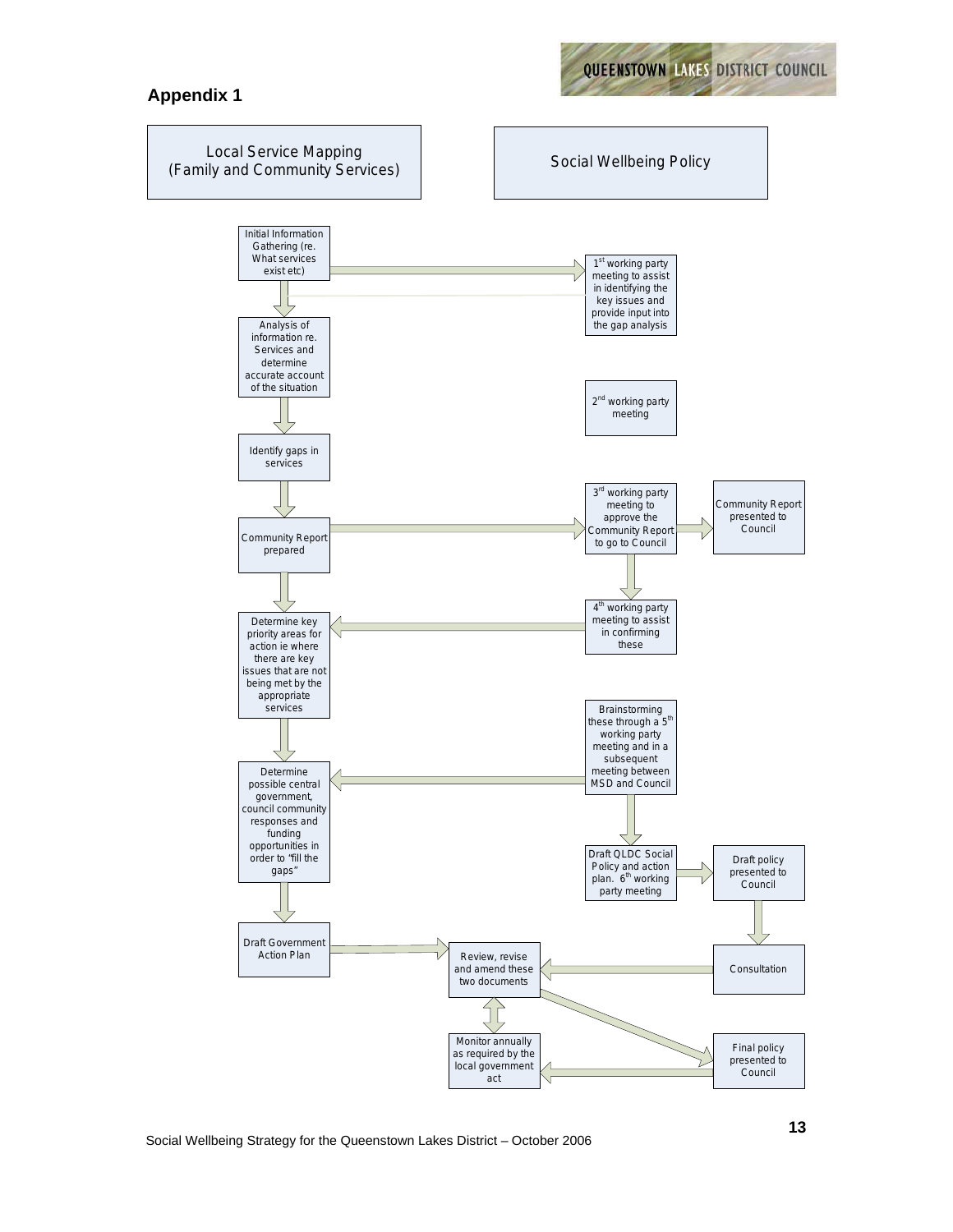

# **Appendix 2**

| <b>Key issues</b>                                        | <b>Agencies involved</b>                                         |  |  |
|----------------------------------------------------------|------------------------------------------------------------------|--|--|
| An challenging employment environment                    |                                                                  |  |  |
|                                                          | - QLDC                                                           |  |  |
|                                                          | - Statistics NZ (forecasting etc)                                |  |  |
|                                                          | - Chambers of Commerce                                           |  |  |
|                                                          | - QLDC - Otago outlook                                           |  |  |
|                                                          | - Destination Queenstown                                         |  |  |
|                                                          | - Commerce Queenstown                                            |  |  |
|                                                          | - Wanaka Chamber of Commerce                                     |  |  |
|                                                          | - Central Employment Trust                                       |  |  |
|                                                          | - Local businesses                                               |  |  |
|                                                          | - Job agencies                                                   |  |  |
|                                                          | - Unions                                                         |  |  |
|                                                          | - Employers Association                                          |  |  |
|                                                          | - WINZ                                                           |  |  |
|                                                          | - Salvation Army (Queenstown)                                    |  |  |
|                                                          | - Churches, e.g. 'Big Feed'.                                     |  |  |
|                                                          | - Citizens Advice Bureau (CAB), advice<br>- Happiness House      |  |  |
|                                                          | - Community Networks                                             |  |  |
| Quality housing is becoming less affordable              |                                                                  |  |  |
|                                                          | - QLDC                                                           |  |  |
|                                                          | - Developers                                                     |  |  |
|                                                          | - New Zealand Housing Corporation                                |  |  |
|                                                          | - WINZ                                                           |  |  |
|                                                          | - Department of Building & Housing provide tenancy services      |  |  |
|                                                          | (landlords/tenants)                                              |  |  |
|                                                          | - Abbeyfield                                                     |  |  |
|                                                          | - Presbyterian Support                                           |  |  |
| Inadequate provision of some infrastructure and services |                                                                  |  |  |
| To develop a public transport system that is             | - QLDC provide incentives and infrastructure (roads)             |  |  |
| viable, reliable and meets the needs of a                | - Otago Regional Council                                         |  |  |
| growing population                                       | - Transfund                                                      |  |  |
|                                                          | - Transit NZ                                                     |  |  |
|                                                          | - Private providers                                              |  |  |
| To provide community facilities, quality open            | - QLDC                                                           |  |  |
| space and recreation areas that are                      | - Developers                                                     |  |  |
| accessible to the whole community.                       | - Wakatipu Trails Trust                                          |  |  |
|                                                          | - Charitable Trusts                                              |  |  |
| To improve access to local, regional and                 | - QLDC                                                           |  |  |
| central government services for all members              | - Dept. of Family and Community Services<br>- Heartland Services |  |  |
| of the community.                                        | - Southland Health Board                                         |  |  |
| To recognize the importance and value to the             | - Kahu Youth Trust                                               |  |  |
| community of families and young people and               | - Wanaka Area Youth Trust                                        |  |  |
| to provide support services to promote strong            | - Child, Youth and Family                                        |  |  |
| families and youth development.                          | - Wakatipu District Youth Trust                                  |  |  |
|                                                          | - Ministry of Education                                          |  |  |
| To ensure that adequate services and                     | - CO REAP                                                        |  |  |
| facilities are available for the least robust in         | - Churches                                                       |  |  |
| the community                                            | - Bernados                                                       |  |  |
|                                                          | - Charitable Trusts                                              |  |  |
|                                                          | - Happiness House Community Support                              |  |  |
|                                                          | - Church organizations                                           |  |  |
|                                                          | - Upper Clutha Presbyterian, Parent Inc & mainly music           |  |  |
|                                                          | - Plunket                                                        |  |  |
|                                                          | - Family Support-Homebuilders                                    |  |  |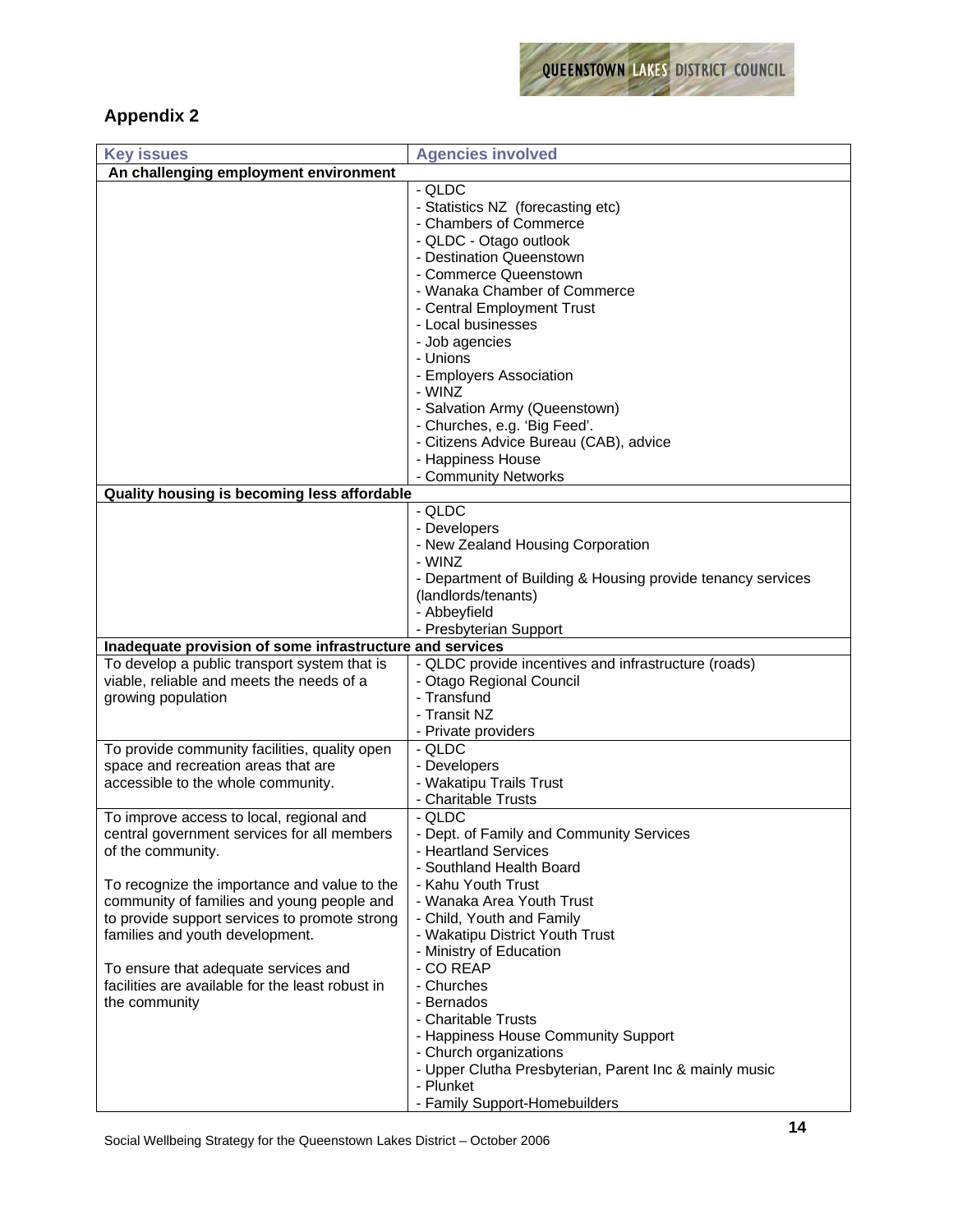

|                                                                          | - Strengthening Families (Family and Community Services)                                                  |
|--------------------------------------------------------------------------|-----------------------------------------------------------------------------------------------------------|
|                                                                          | - Victim Support                                                                                          |
|                                                                          | - Women Support                                                                                           |
|                                                                          | - Under 5 services and facilities, e.g. Childcare                                                         |
|                                                                          | - Meals on Wheels                                                                                         |
|                                                                          | - Senior Net                                                                                              |
|                                                                          | - Presbyterian Support Southland, Elmsie House                                                            |
|                                                                          | - Salvation Army                                                                                          |
|                                                                          | - Community groups                                                                                        |
| To forecast growth and ensure that local and                             | - QLDC                                                                                                    |
| central government continue to plan and                                  | - Stats NZ                                                                                                |
| provide for services that will meet projected                            | - Dept. of Family and Community Services                                                                  |
|                                                                          |                                                                                                           |
| population needs                                                         |                                                                                                           |
| To increase co-operation and communication                               | - All Community Associations                                                                              |
| between different agencies and groups                                    | - QLDC                                                                                                    |
| operating in the district.                                               | - Community Networks                                                                                      |
|                                                                          | - Interagency Groups                                                                                      |
|                                                                          | - All non-profit agencies operating in the district                                                       |
| Threat to the community's 'sense of place' and ownership of the district |                                                                                                           |
|                                                                          | - QLDC                                                                                                    |
|                                                                          | - Local media                                                                                             |
|                                                                          | - Community associations                                                                                  |
|                                                                          | - Real estate agents and rental agencies                                                                  |
|                                                                          | - QLDC, District licensing Authority (DLA)                                                                |
|                                                                          | - Police                                                                                                  |
|                                                                          | - PHS & Southland District Health Board                                                                   |
|                                                                          | - Alcohol Advisory Council of New Zealand                                                                 |
|                                                                          | - Hospitality Industry Associations etc                                                                   |
|                                                                          | - Ministry of Education                                                                                   |
|                                                                          | - Youth Trusts                                                                                            |
|                                                                          |                                                                                                           |
|                                                                          | - Destination Wanaka                                                                                      |
|                                                                          | - Lake Wanaka Tourism                                                                                     |
|                                                                          | Risk that the proportion of long term residents in the community will decline and that the community will |
| lack diversity                                                           |                                                                                                           |
|                                                                          | - QLDC                                                                                                    |
|                                                                          | - Community Associations                                                                                  |
|                                                                          | - Ministry of Education                                                                                   |
|                                                                          | - Tangata Whenua                                                                                          |
|                                                                          |                                                                                                           |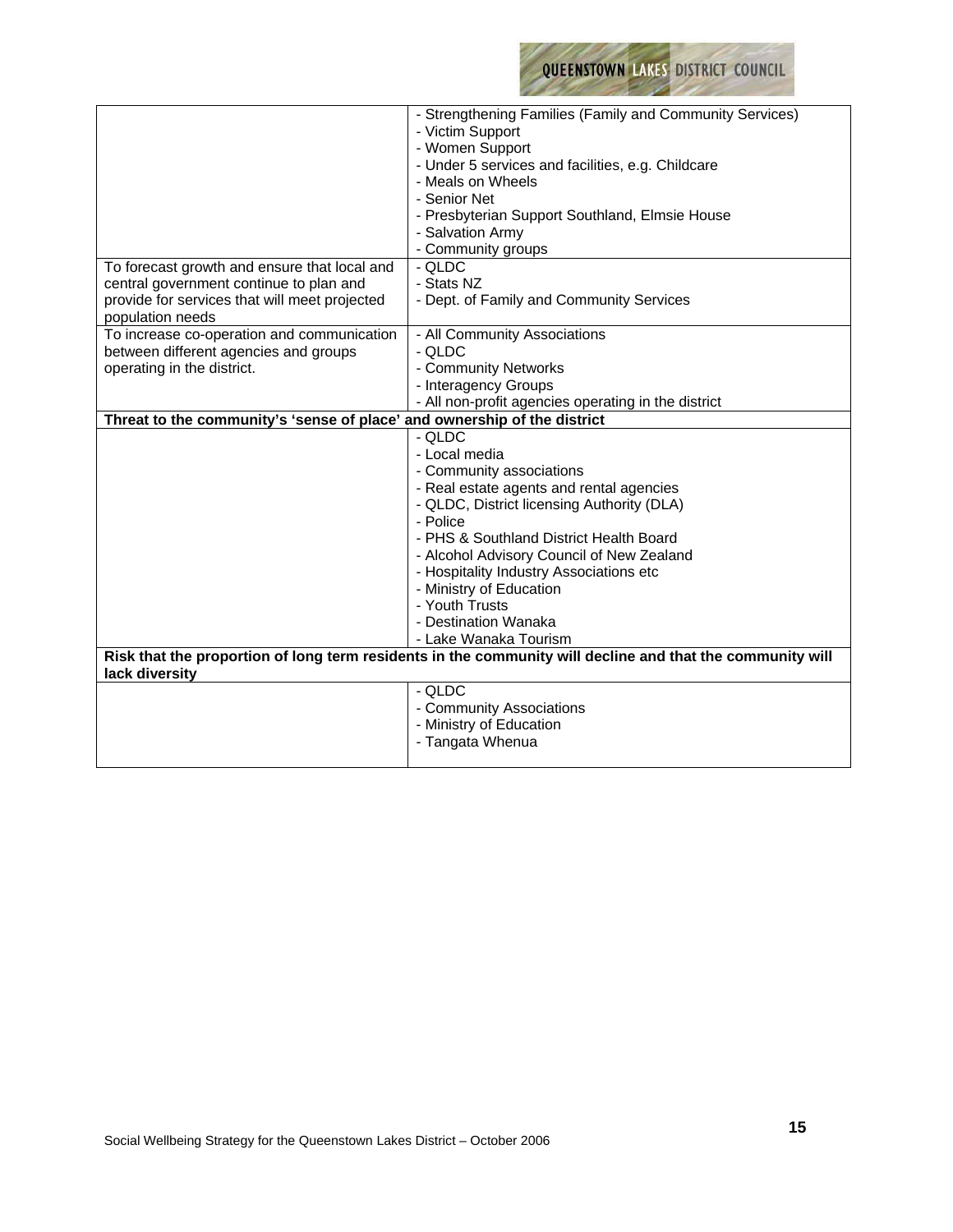

# **Appendix 3: Executive Summary form the Queenstown Lakes Community Report (Family and Community Services)**

#### **Overview**

In the process of identifying the key issues and areas for focus for the Queenstown Lakes community, it has become clear that the district's priorities reflect a community that is undergoing significant growth, which is placing some pressure on the existing infrastructure. What this means for families in the district, is that sustainable development needs to be translated into and affordable access to adequate housing, and services to support parents in their work, such as the provision of quality early childhood care.

What is encouraging from the key findings and issues raised by the community are the initial steps already taken by in the Queenstown Lakes District Council's Community Plan to address the issues of housing and sustainable development.

#### **Aim of the Queenstown Lakes District Community Report**

This Community Report has been developed to highlight and prioritise issues of concern for families in the Queenstown Lakes district. The information in the report sits within a broader context of information, including earlier reports, relevant social and economic statistics, a stock take of service provision, and quantitative and qualitative information gathered from the community itself.

The aim of this process and the resulting report is to provide a solid foundation on which to develop an action plan in response to the priority issues and to effect positive change by implementing, monitoring and evaluating the effect of those actions. The best outcomes from this process will be achieved through a collaborative partnership between the community, the government (both central and local) and the nongovernment organisations and groups involved.

#### **Key Findings – Local Areas of Focus**

After analysis of the information gathered for this report the following areas of focus have been identified for the Queenstown Lakes district and for further attention in the Action Planning and Implementation phases of LSM.

The findings have been categorised within the report as being "tested" or "untested" issues. Tested issues are those where more than two reliable sources identified them as a key concern. Housing and sustainable growth emerged as tested issues in the findings. Untested issues are those with only one reliable source and will require further testing with the community before the Action Planning Stage. The two untested issues in this report are lack of early childhood education and mental health service issues fall into this category. See Section 3 of this report, titled Findings.

## **Housing**

The Queenstown-Lakes district is experiencing a shortage of affordable housing. It is anticipated that this demand will not decrease, but rather increase. This issue was highlighted by community providers as the single most important issue being confronted by family and Whanau living within the Queenstown-Lakes district. This issue affects Maori as their rate of home ownership is less than the national average of Maori home ownership and in comparison with non-Maori living in the Queenstown Lakes area. However, the issue also affects others. Based on interviews with local residents and reports from those within the real estate industry it is evident that the issue has widespread and far reaching consequences. Young singles live in overcrowded rental accommodation as means to share rental costs. Couples and young families who are seeking to establish themselves in the district and are prevented from doing so or deterred by rental, purchase or construction costs. Longer-term residents attracted by the prospect of cashing up in a high price market make the decision to leave the district.

One observable impact of the lack of affordable housing for ordinary New Zealanders is the absence of what could be termed "normally resident" population of 18 – 35 year olds, replaced in number but not in their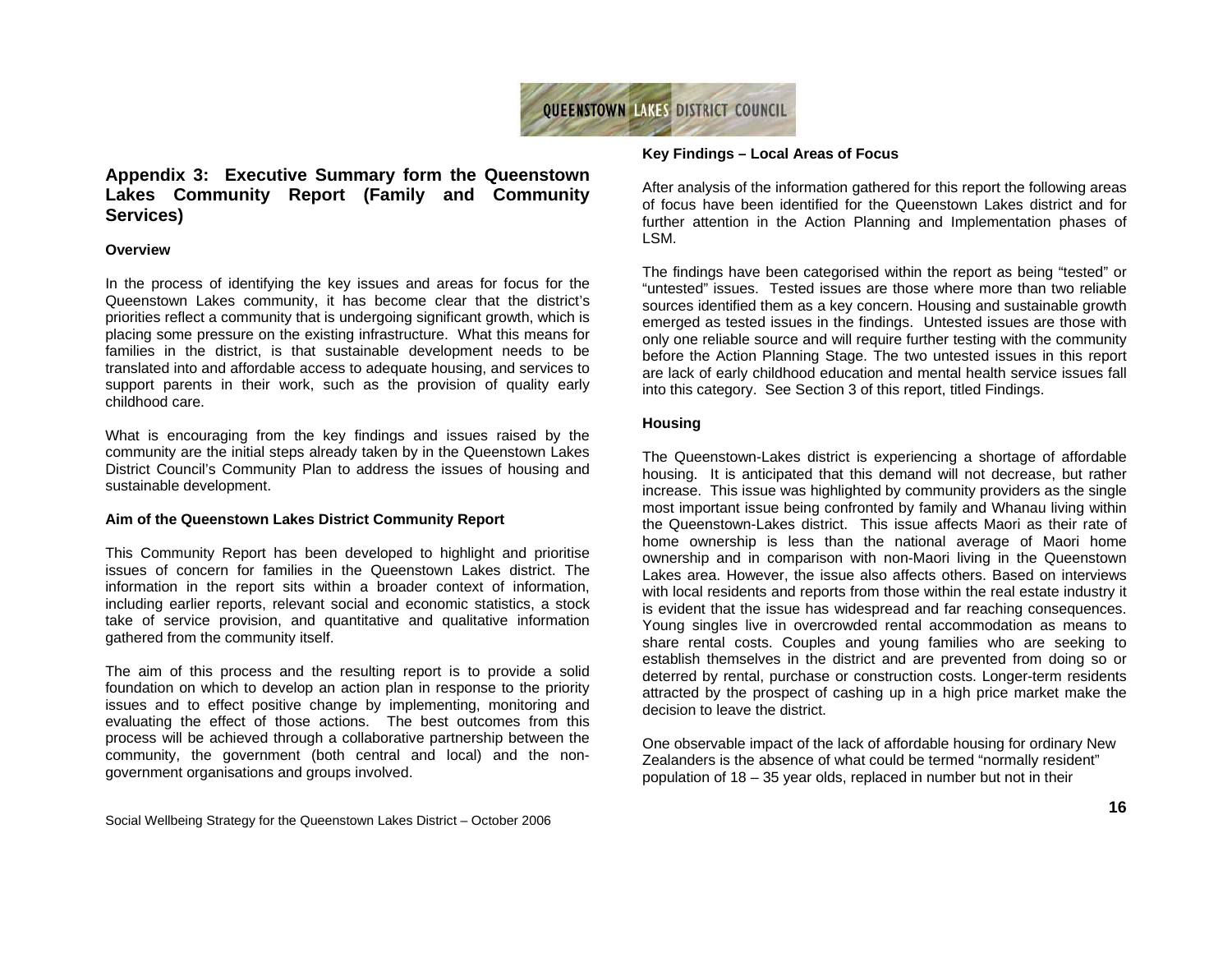

connectedness to the long-term future of the communities the reside in which reduces the necessary levels of social capital and social cohesion in those communities.

Increasing costs for both purchasing and renting houses is confirmed by the statistical overview of the community environment. The Queenstown Lakes District Affordable Housing Strategy - Housing Our People In our Environment<sup>1</sup> is designed to combat the growing problem of housing affordability. In October 2005 a Senior Policy Analyst Housing commenced work to advance key tasks from the strategy including:

- **Establishing the Community Housing Trust.**
- Developing a Memorandum of Understanding with Central Government.
- Working with the business community to develop financial models in terms of providing housing.
- Working with developers to secure voluntary contributions for housing. **Sustainable Growth**

Queenstown Lakes has and will continue to experience a tourism boom. Increased visitor numbers while having a positive impact on the economic development of the area, also results in greater pressure for resources. Failure to plan for additional community resources and services to cater for an increase in population could lead to severe negative social effects including entrenched social isolation, over representation of seasonally driven transient workforces and a consequent reduction in the necessary levels of social capital and social cohesion required for local communities to address local problems with local solutions.

One way of describing the impact of unsustainable or unrealistic growth expectations is to describe the problem as the "perception of affluence and (for some) the reality of poverty". Boom times and a perception of affluence attract people to the district. However, it is apparent that for a significant number the dream of moving to the district and earning

1

sufficient income to establish a home and for some a family, and over time become part of the local community can come crashing down to earth with severe consequences.

The Queenstown Lakes Council's Community Plan has highlighted this issue and the Council has recently released a draft wellbeing policy document and strategy to address seven foreseeable issues covering:

- An challenging employment culture is present in the district
- Quality affordable housing is becoming increasingly less affordable
- A shortfall of some community services
- A lack of community cohesion
- The negative impact of visitor activity on the social wellbeing of residents
- A narrow community demographic and low diversification of businesses
- High petty crime and anti-social behaviour in the district

#### **Child Care and Lack of Early Childhood Education**

The community provider questionnaire identified the provision of early childcare education as an issue. It is clear that childcare is important, as an issue it impacts on families and Whanau in the Queenstown Lakes district. This issue was also highlighted when providers were asked to identify the type of extra services that should be provided.

#### **Mental Health Services**

Three different sources, the Queenstown Lakes Family Centre Community Needs Analysis 2004, the Health Profile of Southland District Health Board, 2005 and the Mental Health section in the Statistical Overview of this report have noted that mental health service access and current delivery mix is an issue. However more research needs to be undertaken to determine whether or not there exists a need for more service provision regarding mild to moderate mental health needs.

http://www.qldc.govt.nz/Documents/ContentDocuments/Community%20Ho using%20HOPE.pdf

Social Wellbeing Strategy for the Queenstown Lakes District – October 2006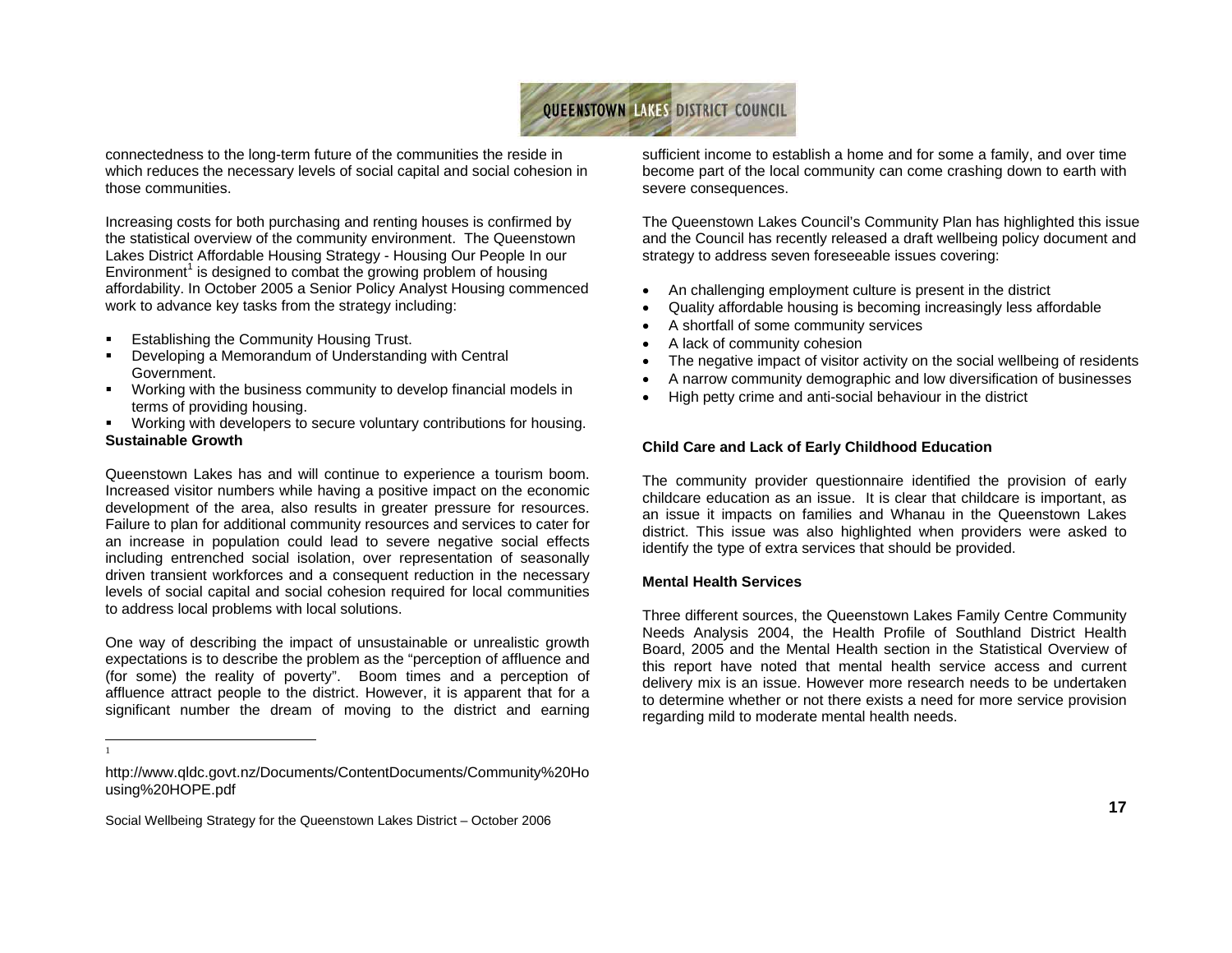

#### **National Areas of Focus**

The findings identified in this report relate to the following national areas of focus:

- 1. Services addressing educational underachievement and its links to low socio-economic status (*Finding Three; Lack of Early Childhood Education*).
- 2. Services addressing barriers to participation in sustainable employment (*Finding One; Housing, Finding Two; Sustainable Growth, Finding Four; Mental Health Services*).

#### **Process and Methodology**

The work for this Community Report was undertaken as a collaborative exercise by FACS and the Queenstown Lakes District Council. In addition, two working parties were established, one based in Queenstown and the other in Wanaka. The working groups included members of the community, Maori representation, and central/local government. Each working party was guided by an agreed set of terms of reference and a project plan covering the preparation of a Social Wellbeing Strategy for the QLDC and this Community Report. .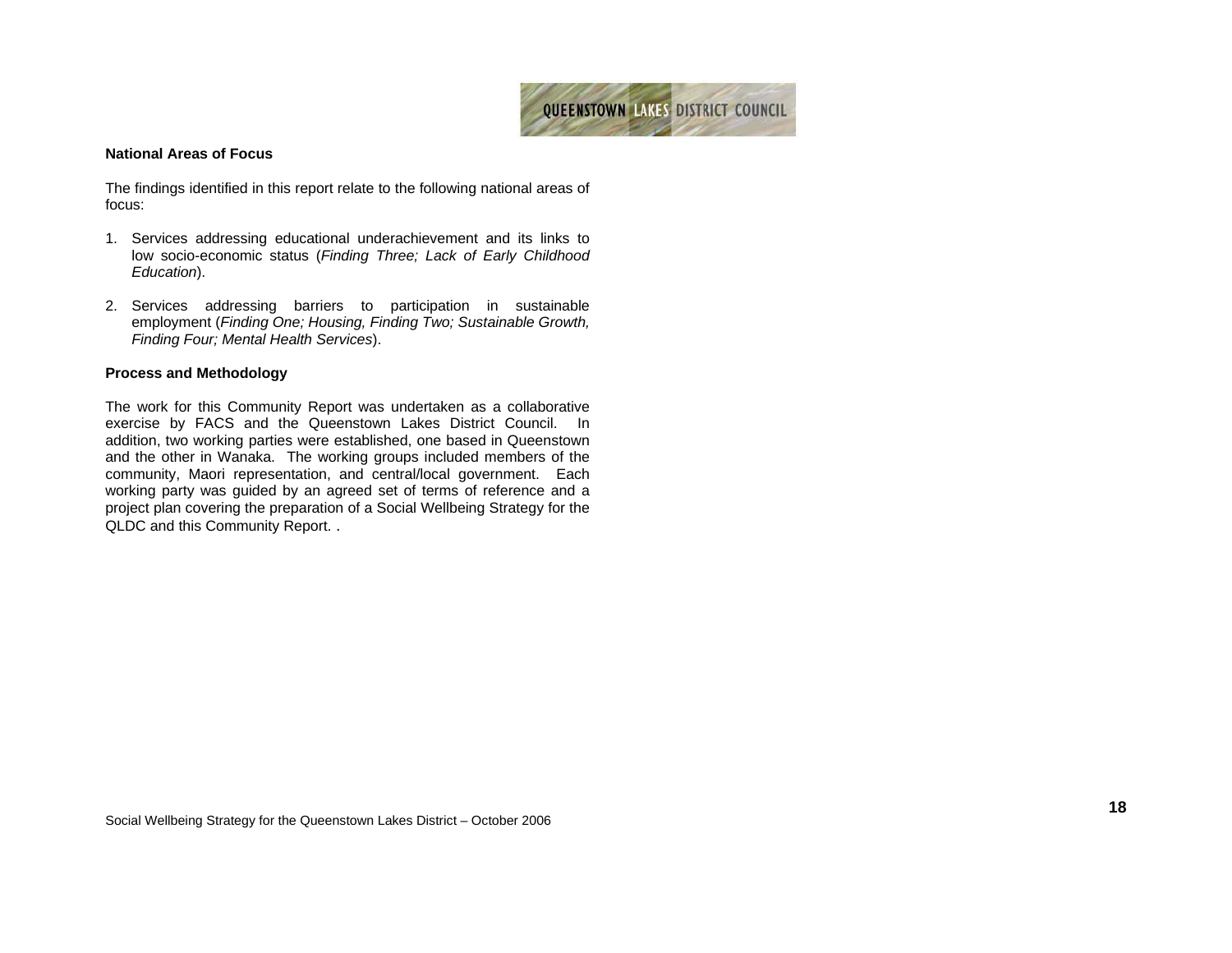

# **ACKNOWLEDGEMENTS**

This Strategy was prepared by the Council, with the assistance of the Council's Social Wellbeing Working Parties. Members of the Working Party are as follows:

| <b>Representation</b> | Person                                                                                                                                                                                                            |  |
|-----------------------|-------------------------------------------------------------------------------------------------------------------------------------------------------------------------------------------------------------------|--|
| <b>Councillors</b>    | Clive Geddes (Chairman<br>and Mayor QT)<br>John Wilson (QT)                                                                                                                                                       |  |
| The community         | Merve Aoake (QT)<br>Hugh McCafferty (QT)<br>Linda DeGruchy (QT)<br>Becky Cain (QT)<br>Harriett Mahaffie (QT)<br>Katie Parker (QT)                                                                                 |  |
|                       | Verona Cournane (QT)<br>Lyal Cocks (Chairman<br>Wanaka)<br>Jo McArthur (Wanaka)<br>Liz Malusching (Wanaka)<br>Nicki Ramsden (Wanaka)<br>Johan Bergman (QT and<br>Wanaka)<br>Donald Shand<br>(QT<br>and<br>Wanaka) |  |

Please note that Johan Bergman (Strategic Planner QLDC) and Donald Shand (Relationship manager FACS) served on both working parties.

Role of Family and Community Services (MSD)

- Family and Community Services will be responsible for costs incurred by FACS staff.
- Family and Community Services will be responsible for the local services mapping processes, preparation of the Community Report and initial coordination of central government action plans.

Social Wellbeing Strategy for the Queenstown Lakes District – October 2006

• Family and Community Services Regional Relationship Manager will jointly manage the project

Recognition and thanks is also extended by the Council to the following organisations who assisted with the project, namely:

- **Fire Service**
- Police
- Plunket
- Queenstown Lakes Family Centre

For further information please contact the: Queenstown Lakes District Council, email service@qldc.govt.nz mail Private Bag 50072, Queenstown, New Zealand, ph 03 441 0499

# **www.qldc.govt.nz**